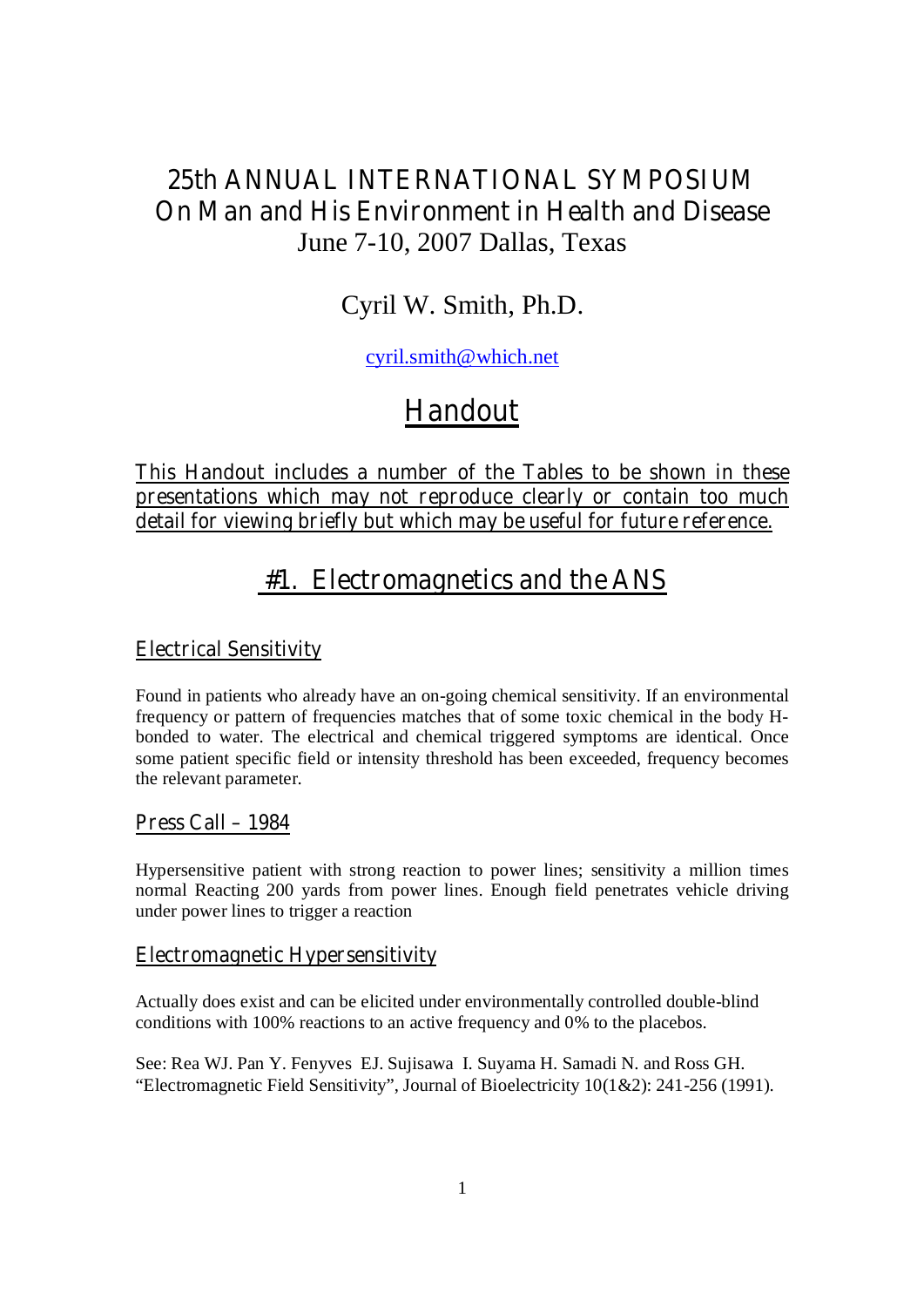## **Case Summary for Patient on Slides –1984**

Age 37 - married with 2 children

## **Main Complaint:**

Headache for past 22 years - right-sided with deep pain behind eyes radiating to ear. Nausea – no vomiting, worse in last 2 years. Each attack lasts 1 week – unable to move about, must lie in bed.

No relief from many migraine tablets, even more than prescribed.

## **Other complaints:**

Blocked nose –last 10 years, operation gave no relief. Cough – Feb-Mar and Nov-Dec. Thunderstorms – unwell, drowsy, migraine before storm. Allergies: 1 glass of wine – intoxicates, coffee - oesophagitis, perfume – rash, onions – sore eyes.

## **Electrical testing - 12 October 1984:**

Testing started at 2 Hz - patient's eyes closed & went into second stage anaesthesia which persisted at frequencies between the symptom variations listed below:

| Slight convulsions                            |
|-----------------------------------------------|
| Eyes open, fingers $\&$ toes not working      |
| Eyes open, but not speaking                   |
| Slight convulsions                            |
| Severe whole body convulsions                 |
| Eyes open, but not speaking                   |
| Slight convulsions                            |
| Eyes open, but not speaking                   |
| Slight convulsions                            |
| Eyes remained open for 10 min (osc. off)      |
| Slight convulsions                            |
| Walked with assistance                        |
| Best frequency, patient almost back to normal |
| Slight convulsions                            |
| Mentally limp, weak fingers, headach.         |
|                                               |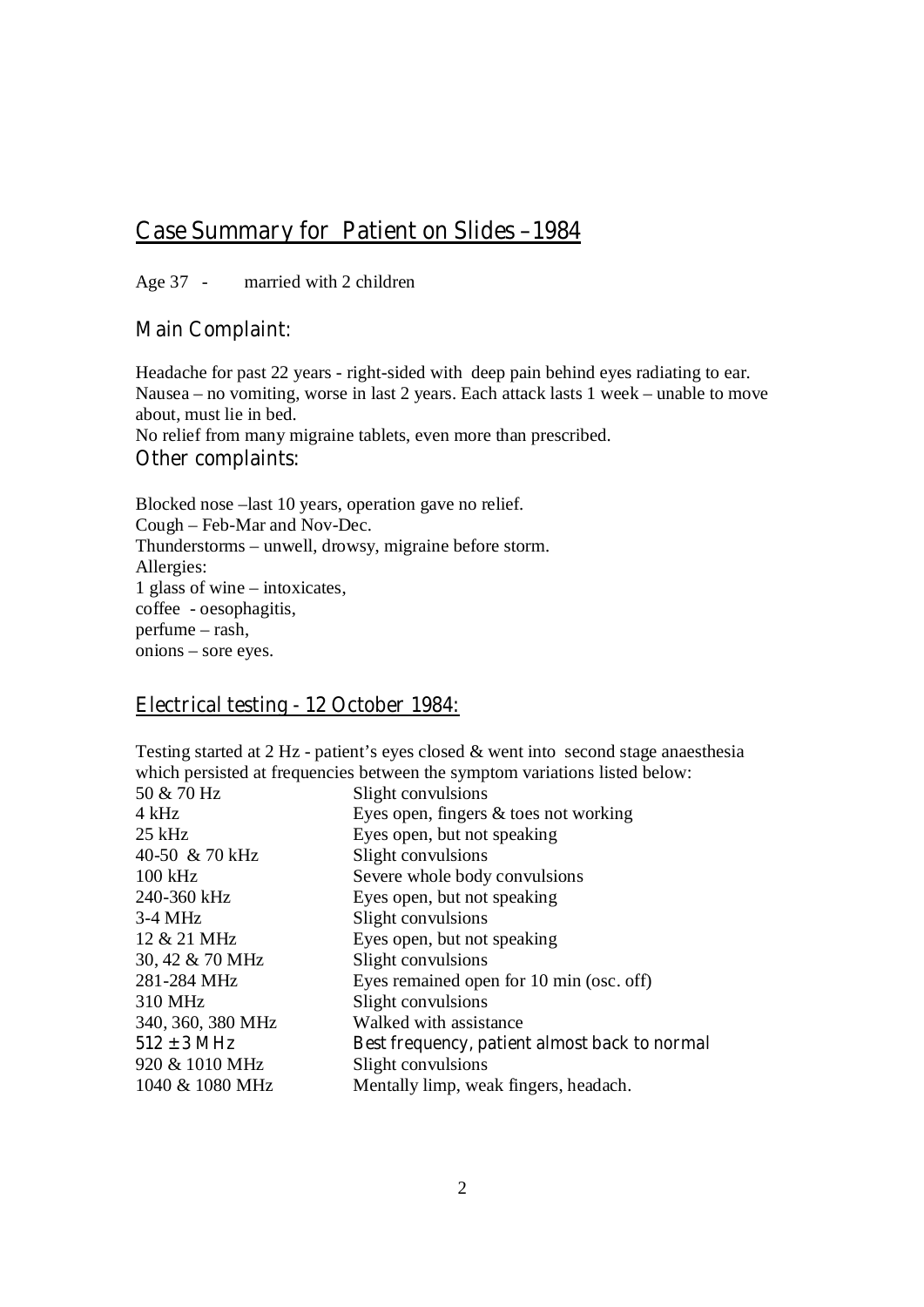# **Endogenous & Exogenous Frequencies & the ANS**

## **Endogenous Frequencies**

Each acupuncture meridian and chakra point has a characteristic pair of frequencies. Where a meridian has a link to the ANS there is an additional frequency:  $\sim$  3 mHz for sympathetic ANS~ 0.3 Hz for parasympathetic ANS.

Acupuncture Meridians may originate with coherence between embryonic ectoderm and endoderm cells persisting as the organism develops with the ectoderm forming the acupuncture points, the endoderm and mesoderm the target organs.

The normal condition is for the acupuncture meridian frequencies to fluctuate in a quasiperiodic manner over about a one hour period. If the meridian is synchronized to a stimulatory phase frequency, its rate increases ten-fold. If it is synchronized to a depressive phase frequency, all fluctuation ceases, which is analogous to the effect of a toxic chemical.

At Yuan Source Points or Luo Connecting Points, frequencies of both meridians occur.

## **Sources of Exogenous Frequencies Affecting the ANS**

Electromagnetic Environment. Chemicals H-bonded to water. Frequency imprints in water. Homoeopathic potencies. Allergen dilutions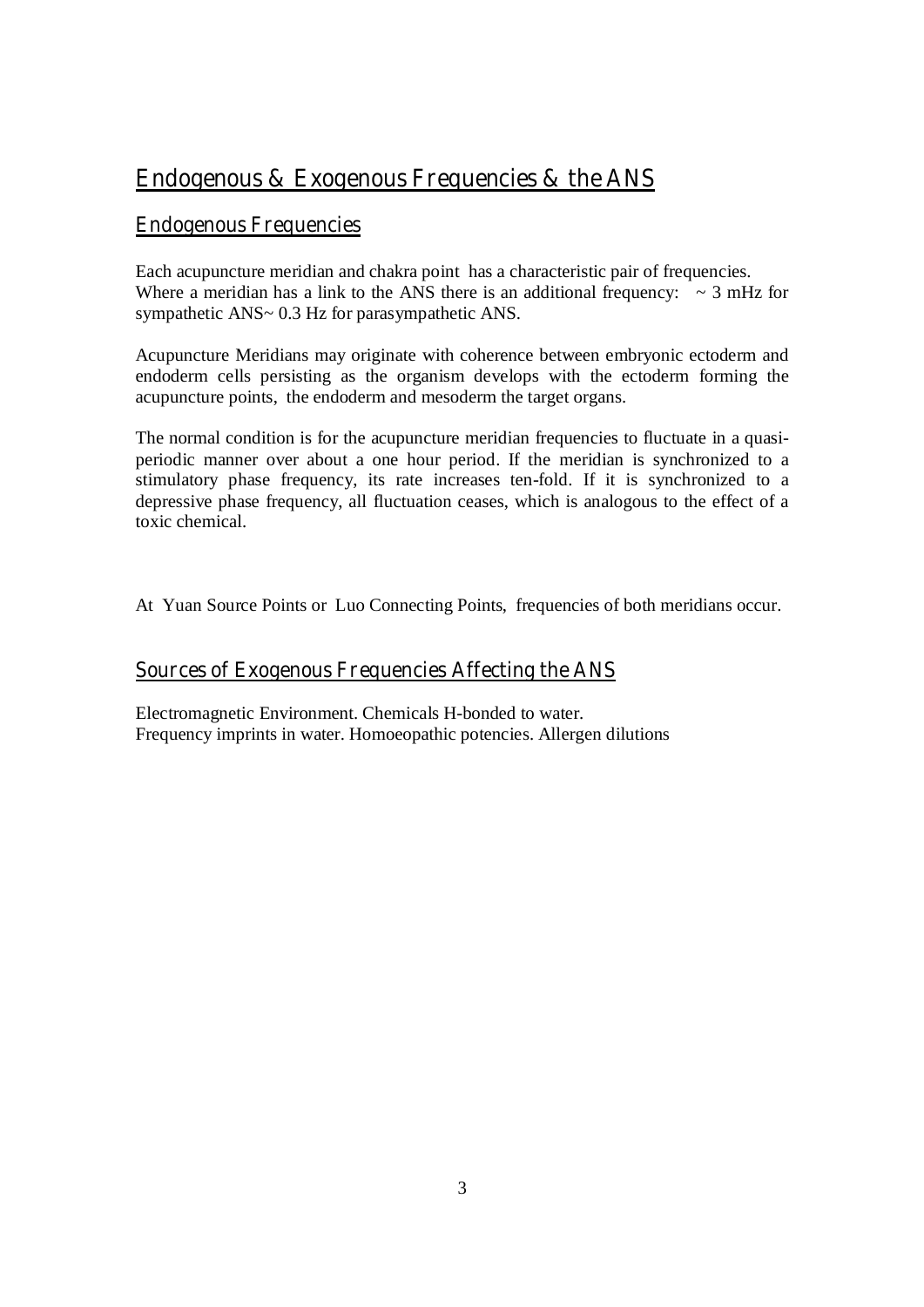## **Endogenous Frequencies on "Classical" Acupuncture Points (ANS related meridians in bold)**

| 'Classical'<br>Acupuncture<br>Meridians | Point Measured Frequency Frequency | Hz      | Low BandHigh Band<br><b>MHz</b> |
|-----------------------------------------|------------------------------------|---------|---------------------------------|
| Lung                                    | Lu1                                | 0.48    | 24                              |
| Large Intestine                         | $\overline{\text{LI}}$             | 0.055   | 2.7                             |
| <b>Stomach</b>                          | St45 / right                       | 0.044   | 22                              |
| <b>Stomach</b>                          | <b>St45 / left</b>                 | 0.44    | $2.2\,$                         |
| Spleen                                  | Pn1                                | 0.055   | 2.7                             |
| <b>Heart</b>                            | He9                                | 7.8     | 380                             |
| <b>Small Intestine</b>                  | SI1                                | 0.025   | 1.2                             |
| <b>Urinary BladderBL67</b>              |                                    | 5.5     | 270                             |
| <b>Kidney</b>                           | Ki1                                | 0.00095 | 0.047                           |
| Pericardium                             | Pe <sub>9</sub>                    | 0.25    | 13                              |
| Sanjiao (TW)                            | TW1                                | 6000    | 300,000                         |
| <b>Gall Bladder</b>                     | GB44                               | 0.05    | 2.46                            |
| Liver                                   | Liv1                               | 4.8     | 240                             |
| Du Mai (GV)                             | GVI4                               | 4.3     | 149                             |
| Ren Mai (CV)                            | Ren24                              | 14      | 730                             |
|                                         |                                    |         |                                 |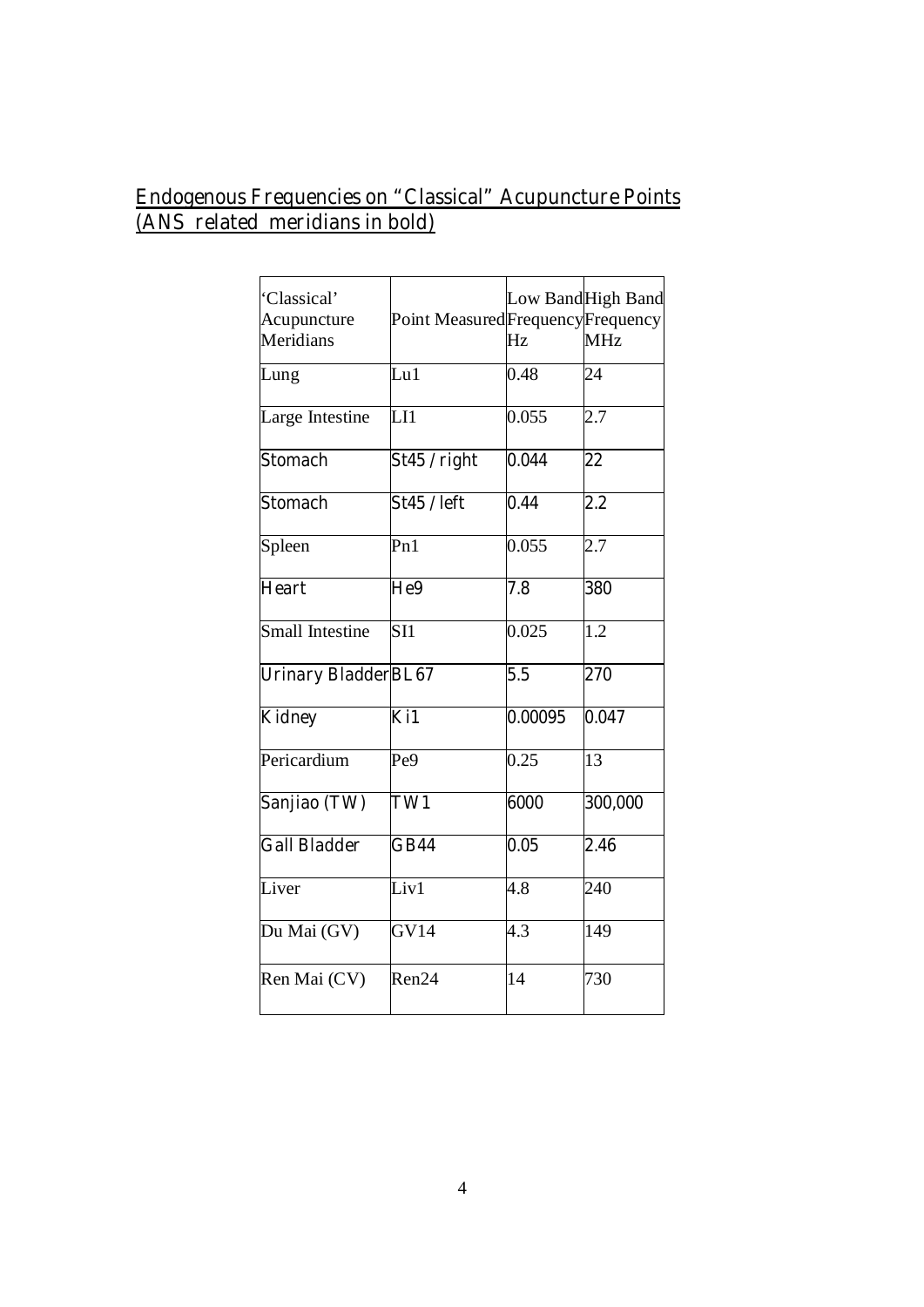## **Endogenous Frequencies on Additional "Ting" Points (ANS related points in bold)**

| Voll's Additional Acupuncture point Measured Frequency Frequency<br>'Ting' Points |       | Hz             | Low Band High Band<br><b>MHz</b> |
|-----------------------------------------------------------------------------------|-------|----------------|----------------------------------|
| Lymphatics                                                                        | Ly1   | 0.06           | 2.95                             |
| <b>Nerve Degeneration</b>                                                         | ND1   | 0.00055        | 0.027                            |
| Allergy                                                                           | AD1   | $\overline{2}$ | 98.4                             |
| <b>Organ Degeneration</b>                                                         | Or1   | 0.078          | 3.85                             |
| <b>Fatty Degeneration</b>                                                         | FatD1 | 0.74           | 36                               |
| <b>Skin Degeneration</b>                                                          | Sk1   | 0.0035         | 0.172                            |
| Joint Degeneration                                                                | JD1   | 0.3            | 148                              |
| <b>Fibroid Degeneration</b>                                                       | FibD1 | 800            | 39,400                           |
| Circulation, pericardium                                                          | Ci9   | 0.05           | 2.46                             |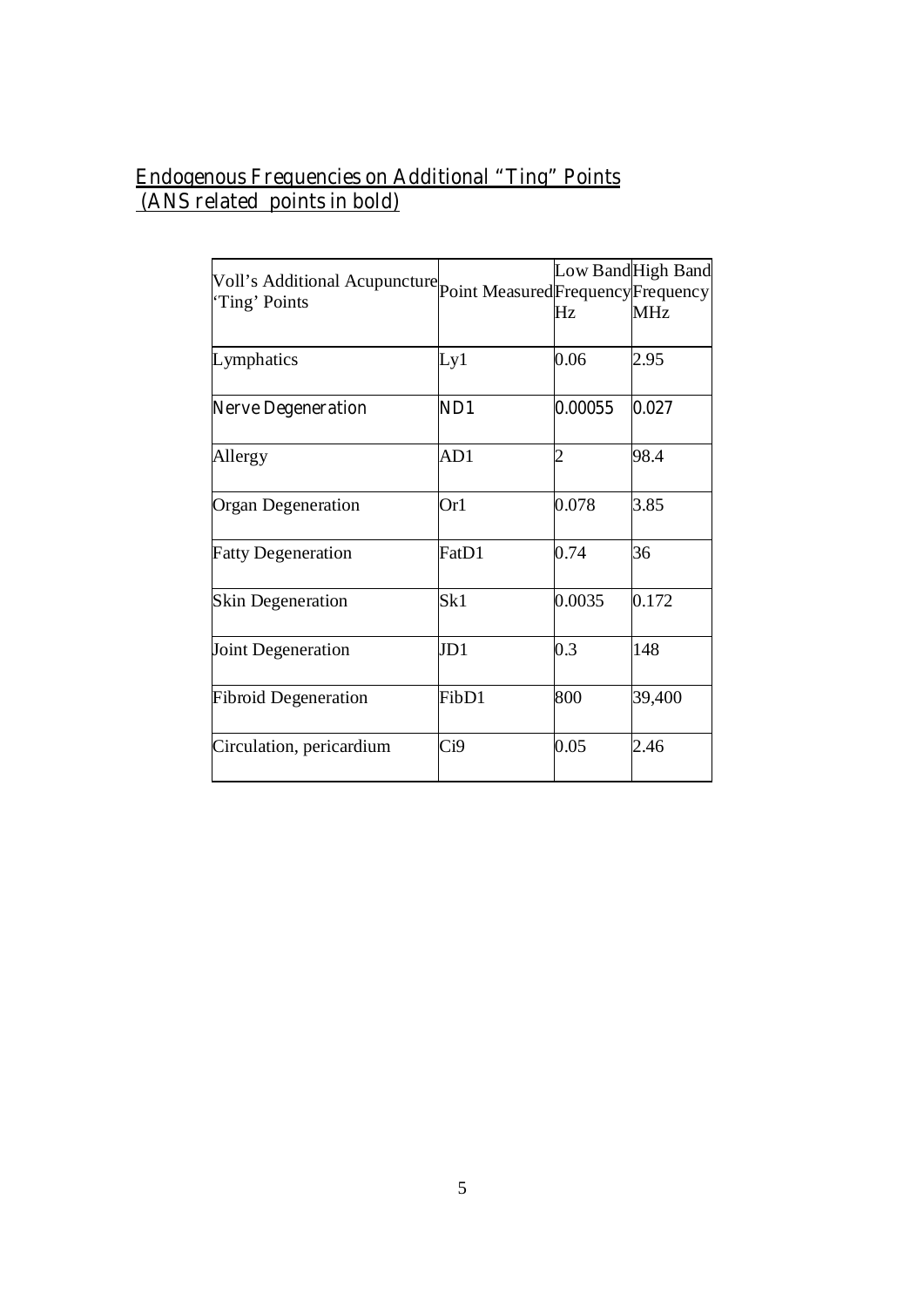# **Voll's Electroacupuncture Points Linking to the ANS**

# **Nerve Degeneration Meridian (ND1a) Summation Point for Entire ANS**

| St10a              | <b>Summation Point for</b>             | <b>Summation Point for</b>        |                         |
|--------------------|----------------------------------------|-----------------------------------|-------------------------|
|                    | Parasympathetic ANS                    | <b>Sympathetic ANS</b>            | <b>GB20</b>             |
| GB11b              | Vagus nerve nucleus in<br>medulla      | Sympathetic nerve -<br>cranial    | GB19a                   |
| St8c               | <b>Vagus nerve -cervical</b>           | Sympathetic nerve -<br>cervical   | <b>GV16</b>             |
| St8d               | Pharangeal plexus                      | Cervical ganglion                 | TW1a                    |
| <b>St16</b>        | Vagus nerve -thoracic                  | Sympathetic trunk -<br>thoracic   | <b>BL16*</b>            |
| St15               | <b>Oesophageal plexus</b>              | Sympathetic trunk -<br>abdominal  | <b>BL24*</b>            |
| <b>St18</b>        | <b>Pulmonary plexus</b>                | <b>Coeliac plexus</b>             | St44c                   |
| <b>St20</b><br>L/R | Gastric plexus -<br>anterior/posterior | <b>Sympathetic - Pelvic</b>       | <b>BL33</b>             |
| <b>Ki20</b>        | Vagus nerve - coeliac                  | Inferior hypogastric plexus BL63* |                         |
| <b>Ki21</b>        | Vagus nerve - hepatic                  |                                   | $*$ Summation<br>points |
| <b>Ki</b> 19       | Vagus nerve - renal                    |                                   |                         |
| <b>BL35</b>        | <b>Sacral preganglion fibres</b>       |                                   |                         |
| <b>BL34</b>        | Pelvic plexus                          |                                   |                         |
| <b>BL32</b>        | Pelvic splanchnic nerves               |                                   |                         |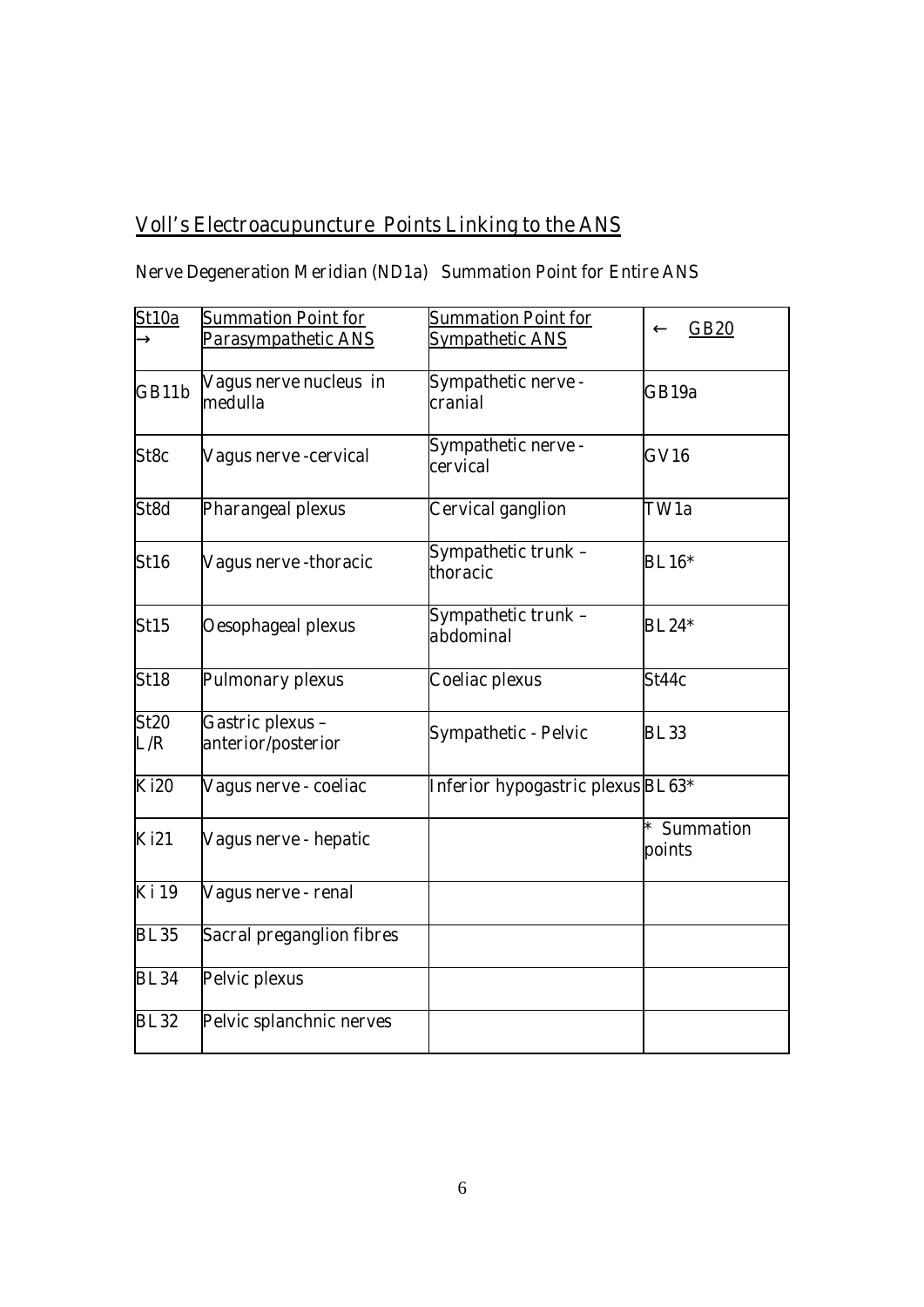## **Conclusions**

The ANS is linked to the acupuncture meridian system and its characteristic frequencies appear at linked points additional to the meridian frequencies.

1. Living systems use chemical and electrical pathways for control to avoid positive feedback instability

2. Chemicals carry chemical and frequency information (in trace water)

3. Homoeopathic potencies carry frequency information in water with little or no chemical information

4. Chemicals in the body can destroy proteins and enzymes, prevent DNA translation cell progression errors and compromise the immune system and destabilise the ANS

5. If endogenous frequencies are weak or missing, the body may seek its control information from frequencies in the environment with nonsensical results

6. External frequency patterns can mimic frequency patterns of toxic chemicals in the body triggering panic reactions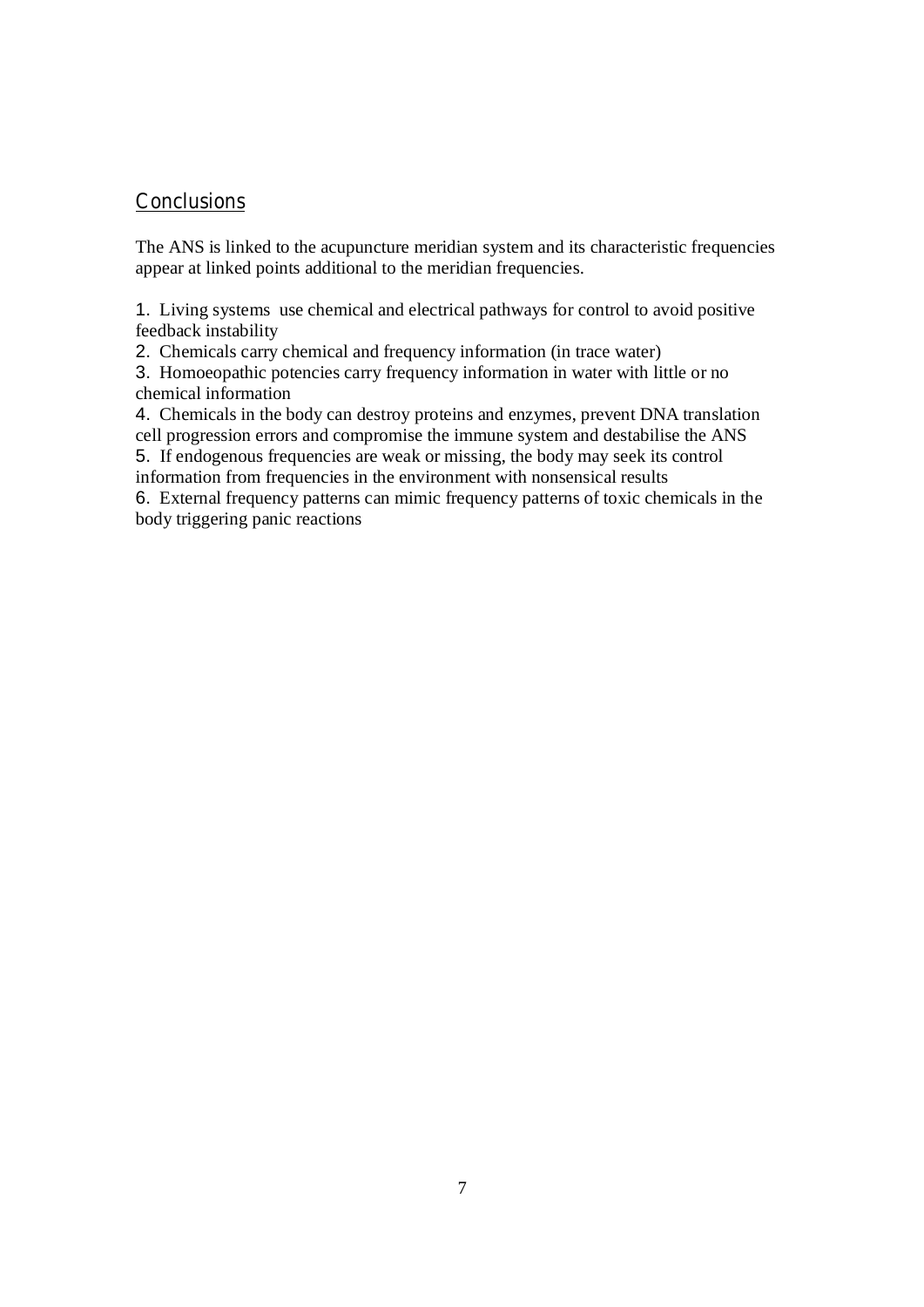# **25th ANNUAL INTERNATIONAL SYMPOSIUM**

# **On Man and His Environment in Health and Disease June 7-10, 2007 Dallas, Texas**

# **Cyril W. Smith, Ph.D.**

# **#2. ANS Involvement in Chemical & Electromagnetic Sensitivities**

The following tables of measurements were made by the presenter on himself to demonstrate stimulation and depression of the ANS through connected acupuncture points.

These measurements included various therapeutic and nutritional substances and homoeopathic potencies.

They are not a summary of clinical trials. The potencies and materials happened to be those readily available.

# **Homoeopathic Potencies to Stimulate the ANS**

The following two tables list some of the available potencies which stimulated the sympathetic and parasympathetic branches of the ANS. The potencies stimulating the greatest number of the Voll summation points were selected from those readily available.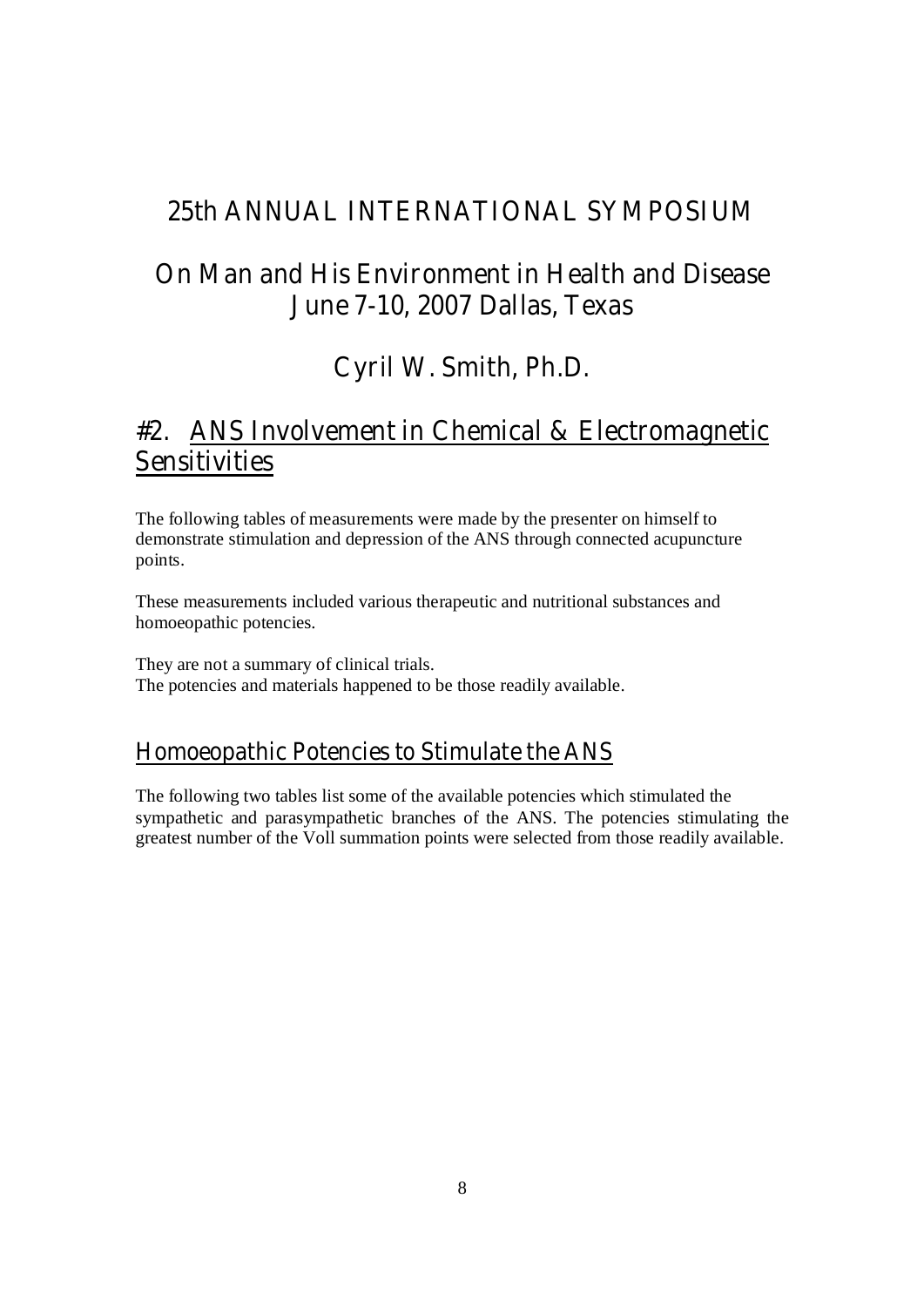**In addition to the frequencies of Voll's linked meridian points: Sympathetic ANS linked points carry 3 × 10-3 Hz Parasympathetic ANS linked points carry 3 × 10-1 Hz** 

## ELECTROMAGNETIC INTERACTION SITES AND FEEDBACK PATHWAYS

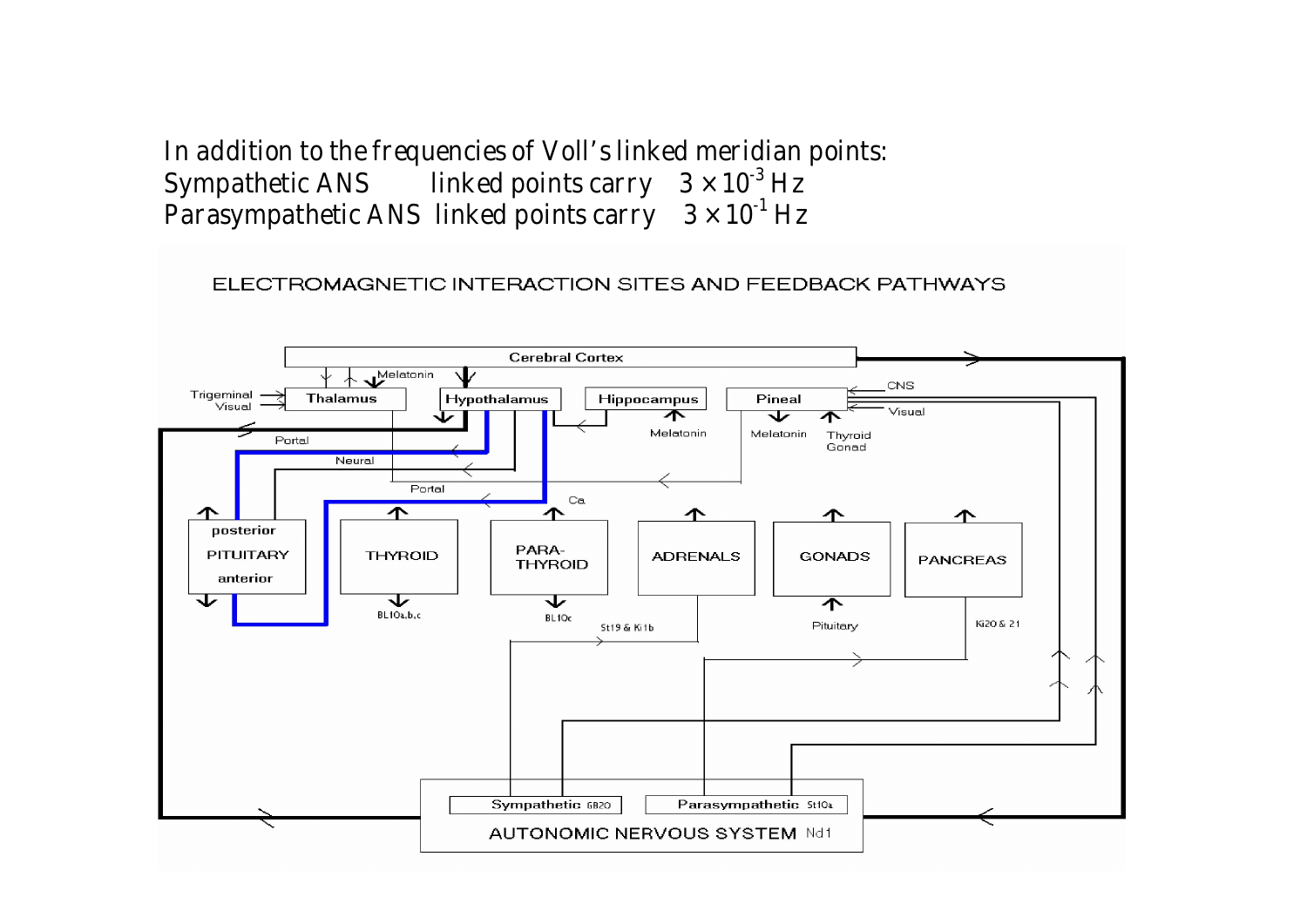# **Homoeopathic Potencies to Stimulate the Parasympathetic ANS**

|                                    | Para-<br>sympathetic<br>St10a | Pregang.<br>mid-<br><b>brain</b><br><b>GB</b> 10a | <b>Vagus</b><br>nucl.<br>in<br>medulla<br><b>GB 11b</b> | Vagus-<br>cervic./<br>Pharang.<br>plexus<br>St8 c/d | <b>St 16</b><br>Vagus-<br>thoracic | Oesoph.<br>plexus<br>St15 | Pulmon.<br>plexus<br><b>St 18</b> | <b>Vagus</b><br>abdom.<br>St21 |
|------------------------------------|-------------------------------|---------------------------------------------------|---------------------------------------------------------|-----------------------------------------------------|------------------------------------|---------------------------|-----------------------------------|--------------------------------|
| <b>Arsenicum</b><br>alb. 1M        |                               |                                                   |                                                         | $\mathbf X$                                         |                                    | $\mathbf X$               |                                   |                                |
| <b>Graphites</b><br><b>10M</b>     | $\boldsymbol{\mathrm{X}}$     |                                                   | $\mathbf{X}$                                            | $\boldsymbol{\mathrm{X}}$                           |                                    |                           |                                   |                                |
| Cu. met. 6X                        |                               | $\mathbf{x}$                                      | $\mathbf{X}$                                            |                                                     | $\mathbf{x}$                       |                           |                                   | $\mathbf{X}$                   |
| Carcinosin<br><b>200C</b>          | $\boldsymbol{\mathrm{X}}$     |                                                   |                                                         |                                                     | $\mathbf X$                        |                           | $\mathbf X$                       | $\boldsymbol{\mathrm{X}}$      |
| Phosphorous<br>6C                  |                               | $\mathbf{x}$                                      |                                                         |                                                     |                                    |                           |                                   | $\boldsymbol{\mathrm{X}}$      |
| <b>Electricitas</b><br><b>200C</b> | $\mathbf X$                   |                                                   | $\boldsymbol{\mathrm{X}}$                               |                                                     |                                    |                           |                                   |                                |
| <b>Crotolus</b><br>6C/12C          | $\mathbf X$                   |                                                   |                                                         |                                                     |                                    |                           |                                   | $\mathbf X$                    |
| Rad. iod.<br><b>200C</b>           |                               |                                                   |                                                         | $\mathbf{X}$                                        |                                    |                           |                                   |                                |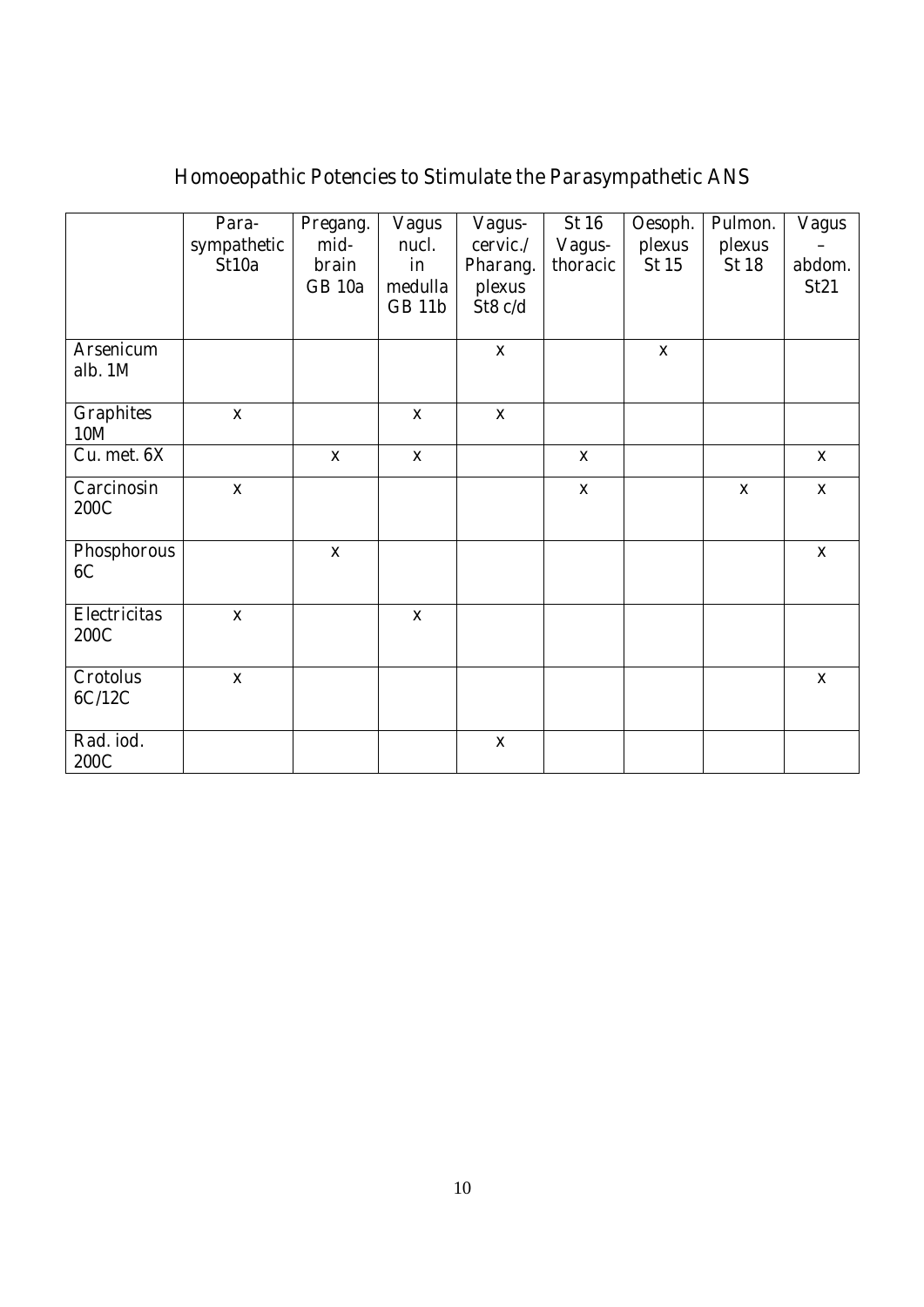# **Homoeopathic Potencies to Stimulate the Sympathetic ANS**

|                                    | Sympathetic  | Sympathetic        | <b>Sympathetic</b> | Cervical        | Sympathetic               | Sympathetic                | Coeliac         | Sympathetic             | Inf.                  |
|------------------------------------|--------------|--------------------|--------------------|-----------------|---------------------------|----------------------------|-----------------|-------------------------|-----------------------|
|                                    | <b>GB20</b>  | - cranial<br>GB19a | - cervical<br>GVI6 | ganglion<br>TW1 | - thoracic<br><b>BL16</b> | - abdominal<br><b>BL24</b> | plexus<br>St44c | - pelvic<br><b>BL33</b> | Hypo-<br>gastric      |
|                                    |              |                    |                    |                 |                           |                            |                 |                         | plexus<br><b>BL63</b> |
| <b>Arsenicum</b><br>alb. 1M        | $\mathbf{X}$ | $\mathbf{X}$       | $\mathbf{X}$       | X               |                           | $\mathbf{X}$               |                 |                         |                       |
| Lycopodium<br><b>6C</b>            | $\mathbf{X}$ | $\mathbf{X}$       |                    |                 |                           | $\mathbf{X}$               | X               | $\mathbf{X}$            |                       |
| <b>Chamomilla</b><br>30C           | $\mathbf{X}$ | $\mathbf{X}$       | $\mathbf{X}$       |                 |                           |                            |                 | $\mathbf{X}$            |                       |
| Ac. fluor.<br><b>6C</b>            | $\mathbf{X}$ | $\mathbf{X}$       | $\mathbf{X}$       | $\mathbf{X}$    |                           |                            |                 |                         |                       |
| <b>Crotalus</b><br>6C/12C          |              |                    | $\mathbf{X}$       |                 | $\mathbf{X}$              |                            | X               |                         |                       |
| <b>Electricitas</b><br><b>200C</b> |              |                    | X                  | $\mathbf{X}$    |                           | $\mathbf{X}$               |                 |                         |                       |
| <b>X-ray 200C</b>                  | $\mathbf{X}$ | $\mathbf{X}$       |                    |                 |                           |                            | $\mathbf{X}$    |                         |                       |
| Carcinosin<br><b>200C</b>          | $\mathbf{X}$ | $\mathbf{X}$       |                    |                 | $\mathbf{X}$              |                            |                 |                         |                       |
| <b>CA</b> colon<br><b>200C</b>     | $\mathbf{X}$ | $\mathbf{X}$       |                    |                 | $\mathbf{X}$              |                            | $\mathbf{X}$    |                         | X                     |
| <b>Petroleum</b><br>30C            |              |                    |                    |                 |                           |                            | $\mathbf{X}$    | $\mathbf{X}$            | $\mathbf{X}$          |
| Rad. Brom.<br><b>1M</b>            | $\mathbf X$  |                    |                    |                 |                           | $\mathbf{X}$               |                 |                         | $\mathbf{X}$          |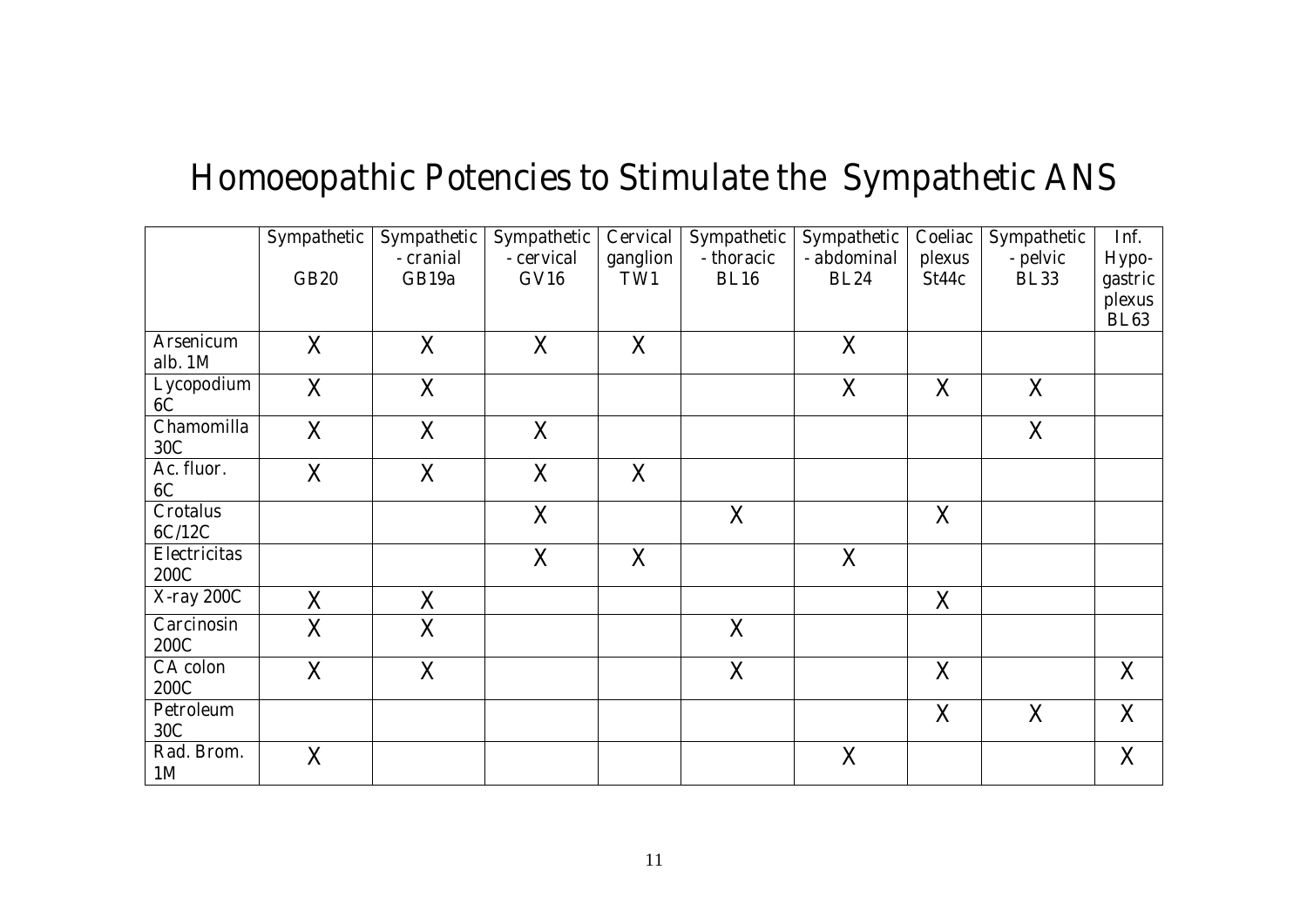# **Stimulation of Meridians and ANS by Magnetic Fields**

**Stimulation when magnetic field satisfies proton-NMR conditions** 

| 'Classical'<br>Acupuncture<br><b>Meridians</b> | Point<br><b>Measured</b> | <b>Low Band</b><br>Frequency | <b>Resonance</b><br><b>Magnetic</b><br><b>Field</b> | <b>High</b><br><b>Band</b><br><b>Frequency</b> | <b>Resonance</b><br><b>Magnetic</b><br>Field |
|------------------------------------------------|--------------------------|------------------------------|-----------------------------------------------------|------------------------------------------------|----------------------------------------------|
|                                                |                          | Hz                           | Gauss                                               | MHz                                            | Gauss                                        |

| Lung                                 | Lu1                | 0.48           |      | 24      | 8.56  |
|--------------------------------------|--------------------|----------------|------|---------|-------|
| Large Intestine                      | LI                 | 0.055          |      | 2.7     | 0.96  |
| <b>Stomach</b>                       | St45 / right       | 0.044          |      | 22      | 7.85  |
| <b>Stomach</b>                       | <b>St45 / left</b> | 0.44           |      | 2.2     | 0.79  |
| Spleen                               | Pn1                | 0.055          |      | 2.7     | 0.96  |
| Heart                                | He9                | 7.8            |      | 380     | 137   |
| Small Intestine                      | SI1                | 0.025          |      | 1.2     | 0.43  |
| <b>Urinary</b><br><b>Bladder</b>     | <b>BL67</b>        | 5.5            |      | 270     | 96    |
| Kidney                               | Ki1                | 0.00095        |      | 0.047   | 11.2  |
| Pericardium                          | Pe <sub>9</sub>    | 0.25           |      | 13      | 4.64  |
| Sanjiao (TW)                         | TW1                | 6000           | 1.42 | 300,000 |       |
| <b>Gall Bladder</b>                  | <b>GB44</b>        | 0.05           |      | 2.46    | 0.89  |
| Liver                                | Liv1               | 4.8            |      | 240     | 8.7   |
| Du Mai (GV)                          | <b>GV14</b>        | 4.3            |      | 149     | 53    |
| Ren Mai (CV)                         | Ren24              | 14             |      | 730     | 261   |
| 'Extra' Points                       |                    |                |      |         |       |
| Anmian I & II                        | Ex 8 & 9           | 3,000          | 0.74 |         |       |
| <b>Extra 'Ting'</b><br><b>Points</b> |                    |                |      |         |       |
| Lymphatics                           | Ly1                | 0.06           |      | 2.95    | 1.05  |
| <b>Nerve Degen.</b>                  | ND1                | 0.00055        |      | 0.027   | 6.43  |
| Allergy                              | AD1                | $\overline{2}$ |      | 98.4    | 3.51  |
| Organ Degen.                         | Or1                | 0.078          |      | 3.85    | 1.37  |
| Fatty Degen.                         | FatD1              | 0.74           |      | 36      | 12.90 |
| Skin Degen.                          | Sk1                | 0.0035         |      | 0.172   | 40.9  |
| Joint Degen.                         | JD1                | 0.3            |      | 148     | 53    |
| Fibroid Degen.                       | FibD <sub>1</sub>  | 800            | 0.19 | 39,400  | 140   |
| Circulation                          | Ci9                | 0.05           |      | 2.46    | 0.89  |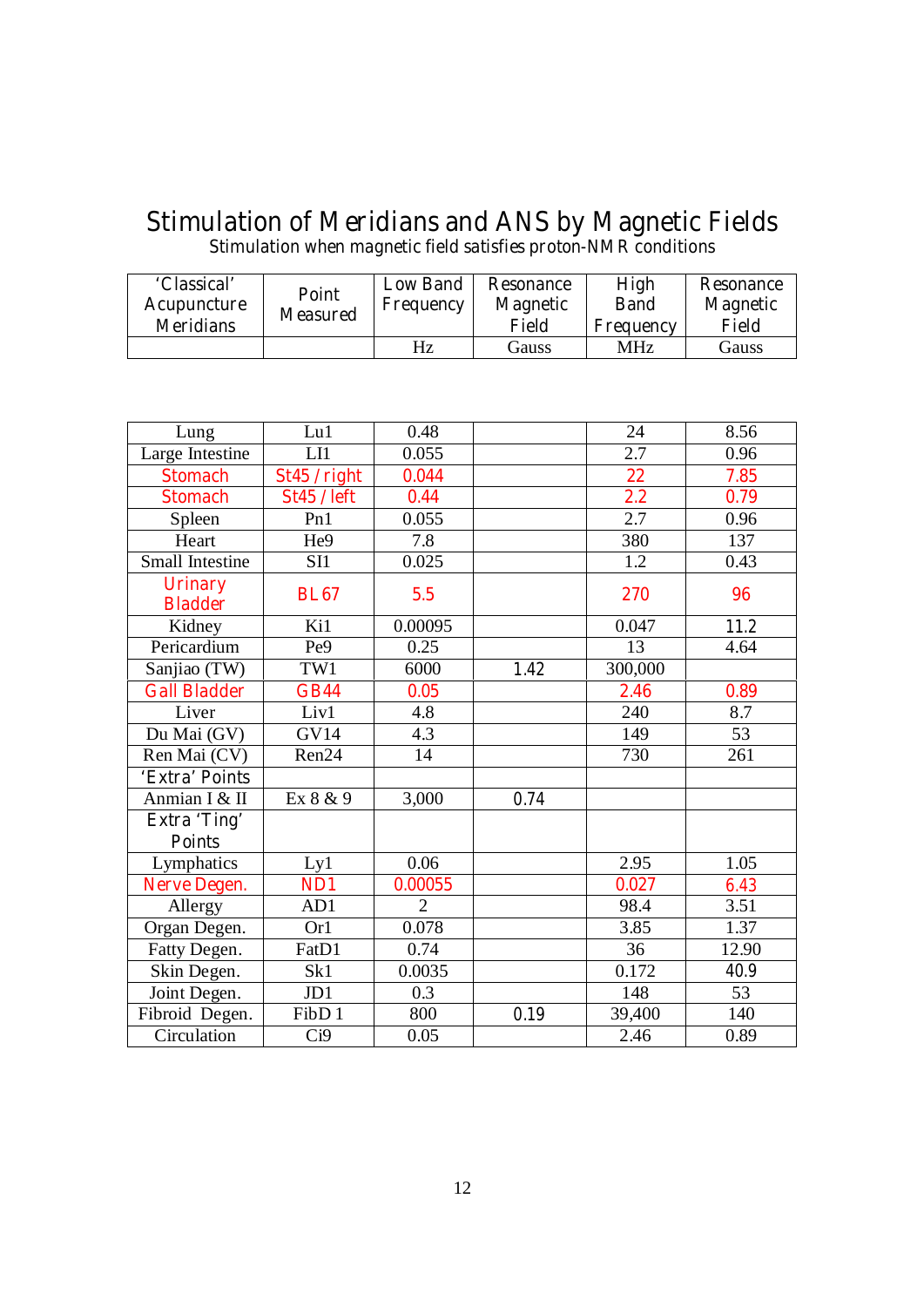# **Optical Spectra for Mercury Imprinted in Water - Showing Multiple Frequencies Fractal Effect**

| <b>Hg</b> lines | <b>Optical</b>   |                          | <b>Microwave</b> |               | <b>ELF</b> |
|-----------------|------------------|--------------------------|------------------|---------------|------------|
| nm              | Hz               |                          | Hz               |               | Hz         |
|                 |                  |                          |                  |               |            |
|                 | $\times 10^{15}$ | $\times$ 10 <sup>6</sup> | $\times 10^6$    | $\times 10^6$ | $\times$ 1 |
| 185             | 1.62             |                          | 935              |               | 19.31      |
| 254             | 1.18             |                          | 680              |               | 14.38      |
| 365/6           | 0.820            |                          | 472              |               | 9.843      |
| 405             | 0.740            |                          | 425              |               | 8.925      |
| 436             | 0.688            |                          | 396              |               | 8.358      |
| 492/6           | 0.607            |                          | 347              |               | 7.235      |
| 546             | 0.549            |                          | 315              |               | 6.633      |
| 577/9           | 0.519            |                          | 298              |               | 6.262      |
| 615             | 0.488            |                          | 280              |               | 5.832      |
| 623             | 0.482            |                          | 276              |               | 5.832      |
|                 |                  |                          |                  |               |            |
| <b>Ratio</b>    |                  | 1.7340                   |                  | 47.70         |            |
| Std. Dev.       |                  | ± 0.34%                  |                  | ± 0.75%       |            |

# **Theoretical – Coherence**

**Coherence relates to the constancy of frequency and phase between two or more oscillators and is a fundamental property of a quantum field.** 

**The phases of their individual quantum fields and particle numbers are related by Heisenberg Uncertainty Principle.** 

**Within a coherent system, the range of the coherence (***coherence length***) becomes the constant quantity instead of the velocity.** 

**This makes frequency proportional to velocity apparently without restriction so long as one remains within the coherence length. There can be many velocities each with frequencies in proportion. Because these frequencies no longer have absolute values, the system has become** *fractal in frequency***.** 

**Consequently, the same effects can occur in many different parts of the electromagnetic spectrum. It is this which links effects of frequencies characteristic of chemical, technical and biological systems and why environmental frequencies can mimic chemical exposure for hypersensitive patients. For a wave - its constant velocity of propagation equals its frequency multiplied by its wavelength.**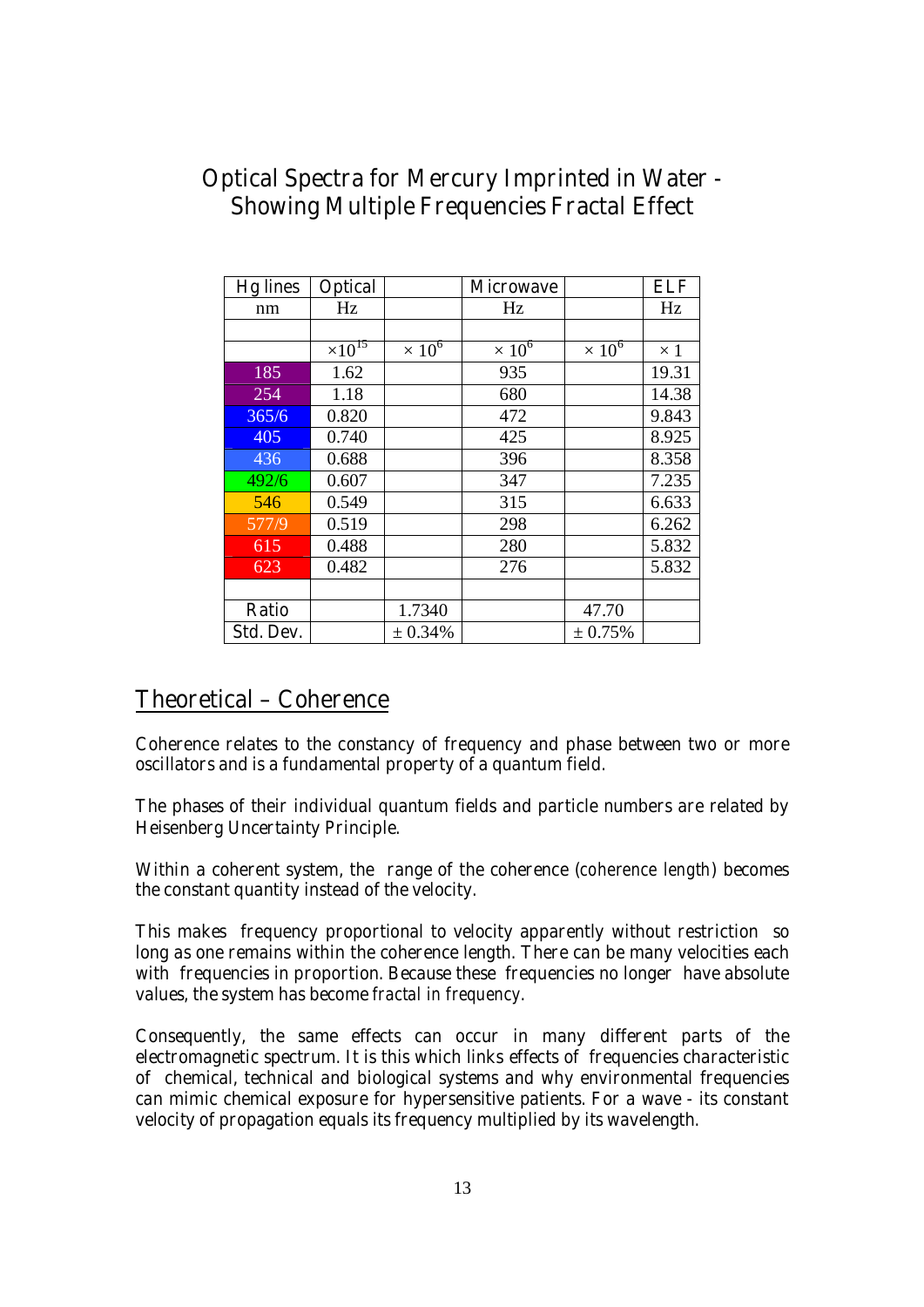**Duality exists between chemical structure and frequency patterns - otherwise chemical analysis by spectroscopy would be impossible!** 

**Within a coherent system coherence length becomes the constant parameter and frequency becomes proportional to velocity of coherence propagation with no characteristic frequency scale. This implies a** *fractal system* **with self-similarity, scale invariance and power law** 

**This gives rise to the observed RF and ELF frequency bands coupled to chemical and technological frequencies.** 

## **Conclusions**

**The first body system to become compromised in chemical and electrical hypersensitivities is the ANS.** 

**Just a few of the many factors which can affect the ANS have been listed. In health, the body will be aware but not incapacitated by them.** 

**Voll's connections between the ANS and the acupuncture system are used to investigate the frequencies involved in these connections.** 

**All cells can emit a chemical in response to an electrical signal and an electrical signal in response to a chemical stimulus. Regulatory systems use both frequency and chemical signals to avoid feedback instability.** 

**If a reference frequency becomes locked to a frequency or a chemical frequency signature, it cannot respond to metabolic demands and the ANS feedback path will go open-circuit. Frequency can effect L/D isomers and control enzyme reactions.** 

**The sympathetic ANS frequency corresponds to 300 sec. and the parasympathetic ANS to 3 sec. This implies parasympathetic inhibition is reduced for a 'fight-flee' response.** 

**The allergy meridian frequency corresponds to a 1/2 sec. response as observed in hypersensitivity.** 

**Frequencies are the fundamental 'bits' in bio-computation and the phase allows for 'quantum-holographic' memory.**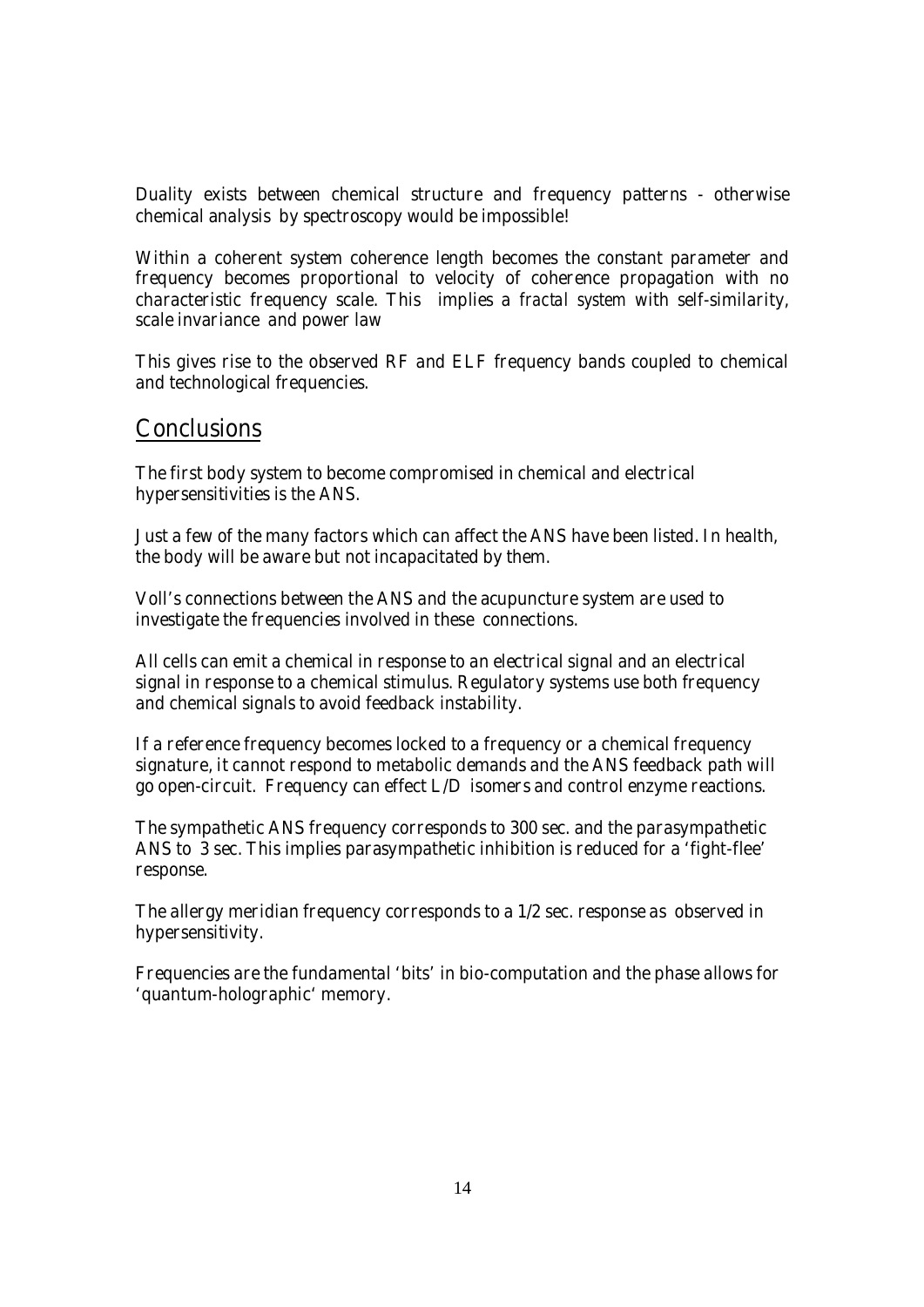#### **Bibliography on Electrical Hypersensitivity and Water Phenomena**

#### **Cyril W. Smith, Honorary Senior Lecturer (Retired), University of Salford, Salford M5 4WT, England.**

cyril.smith@which.net

#### **Presentations at:**

### **International Annual Symposia on "Man and His Environment in Health and Disease" held in Dallas, Texas,**

Smith CW, Al-Hashmi SAR, Choy RYS, and Monro JA. *Preliminary Investigations into the Use of Ion-Bombardment Treatments to Improve the Acceptability of Fabrics for Allergy Patients.* 4th. Intl. Symp. on "Man and His Environment in Health and Disease", Dallas Texas, February 27- March 2, 1986\*.

Smith CW, Choy RYS and Monro JA. *Electromagnetic Man and His Electromagnetic Environment in Health and disease*. 5th. Intl. Symp. on "Man and His Environment in Health and Disease", Dallas Texas, February 26 - March 1, 1987\*.

Smith CW. *The Measurement of Environmental Electromagnetic fields and the Values Effective in Triggering Responses in Hypersensitive Patients*. 6th. Intl. Symp. on "Man and His Environment in Health and Disease", Dallas Texas, February 25-28, 1988\*.

Smith CW. *Electricity and Water (Parts 1 & 2)*. 7th. Intl. Symp. on "Man and His Environment in Health and Disease", Dallas Texas, February 23-26, 1989\*.

Smith CW. *Health and Hazard in the Electrical Environment*. 8th. Intl. Symp. on "Man and His Environment in Health and Disease", Dallas Texas, February 22-25, 1990\*.

Smith CW. *1. Electromagnetic Fields and Health. 2. Electromagnetic Fields and Disease*. 9th. Intl. Symp. on "Man and His Environment in Health and Disease", Dallas Texas, February 28 - March 3, 1991\*.

Smith CW. *Electromagnetic Fields and the Endocrine System*. 10th. Intl. Symp. on "Man and His Environment in Health and Disease", Dallas Texas, February 27- March 1, 1992\*.

Smith CW. *Electrical Environmental influences on the Autonomic Nervous System*. 11th. Intl. Symp. on "Man and His Environment in Health and Disease", Dallas Texas, February 25-28, 1993\*.

Smith CW. *The Electrical Aspects of Biological Cycles*. 12th. Intl. Symp. on "Man and His Environment in Health and Disease", Dallas Texas, February 24-27, 1994\*.

Smith C.W. *1. Basic Bioelectricity; 2. Bioelectricity and Environmental Medicine*. 15th. Intl. Symp. on "Man and His Environment in Health and Disease: focus on the environmental aspects of EMF and bioelectricity", Dallas Texas, February 20-23, 1997\*.

[\***Audio Tapes** from: Professional Audio Recording, 2300 Foothill Blvd. #409, La Verne, CA 91750, U.S.A.]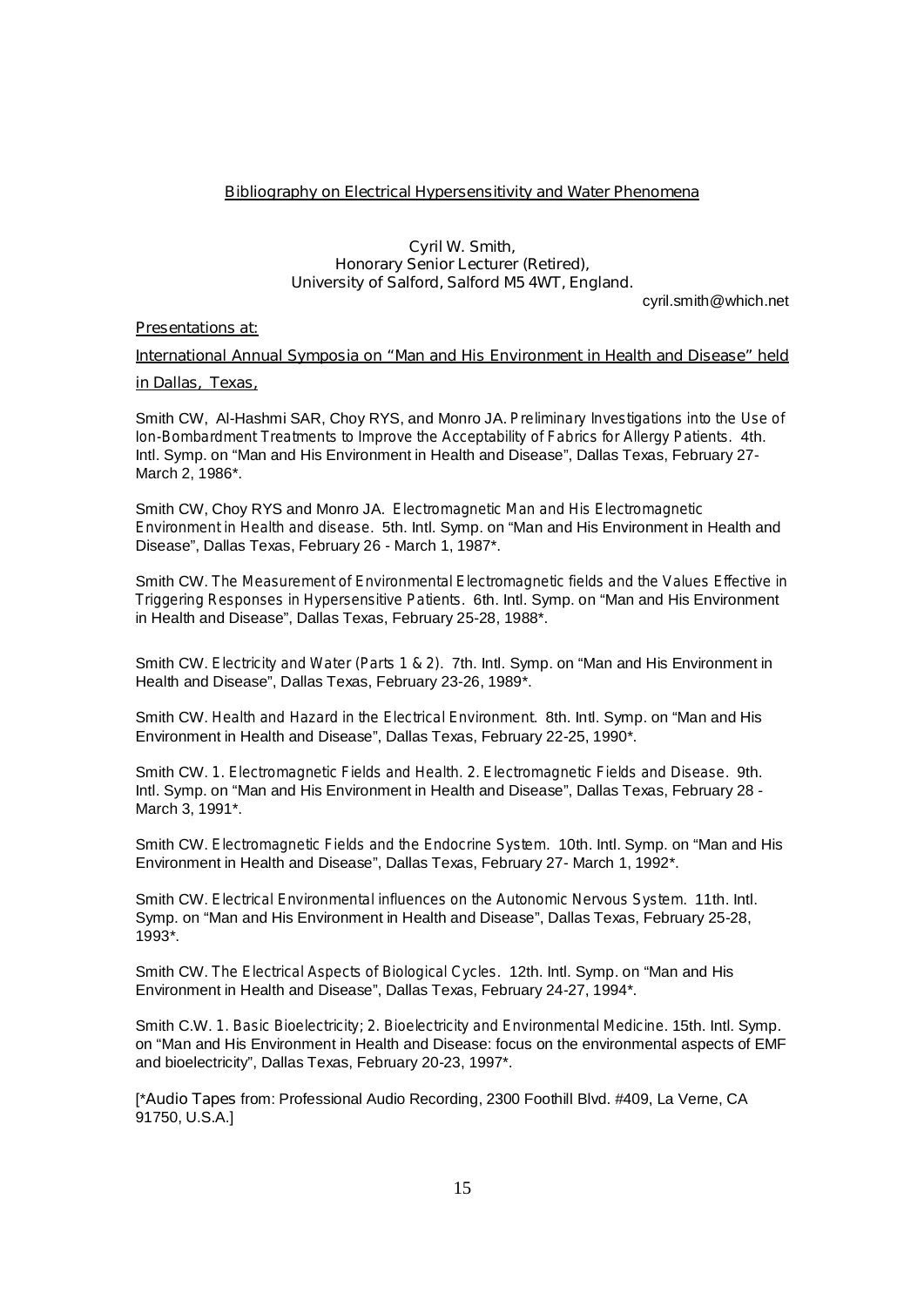Smith C.W. *1. "The Diagnosis and Therapy of EM Hypersensitivity"; 2. "EM Fields in Health, in Therapies and Disease".* 18<sup>th</sup>. Annual Symposium on Man and His Environment, June 8-11, 2000, Dallas, Texas. Symposium Notes for Participants.

Smith C.W. *1. "Electromagnetic Sensitivity and the ANS". 2"ANS Involvement in Chemical and Electromagnetic Sensitivities".* 23rd. Annual Symposium on Man and His Environment, June 9-12, 2005. Syllabus pp 162-194.

#### **Publications 1975- 1998**

Ahmed NAG, Calderwood JH, Fröhlich H, Smith CW (1975) Evidence for collective magnetic effects in an enzyme: likelihood of room temperature superconductive regions. Phys. Lett. **53A**:129-130.

Ahmed NAG, Smith CW, Calderwood JH, Fröhlich H (1976) Electric and magnetic properties of lysozyme and other biomolecules. Collect. Phenom. **2**:155-166.

Shaya SY, Smith CW (1977) The effects of magnetic and radiofrequency fields on the activity of lysozyme. Collect. Phenom. **2**:215-218.

Ahmed NAG, Smith CW (1978) Further investigations of anomalous effects in lysozyme. Collect. Phenom. **3**:25-33.

Aarholt E, Flinn EA, Smith CW (1981) Effects of low frequency magnetic fields on bacterial growth rate. Phys. Med. Biol. **26**:613-621.

Aarholt E, Flinn EA, Smith CW (1982) Magnetic fields affect the lac operon system. Phys. Med. Biol. **27**:603-610.

Smith CW, Aarholt E (1982) Possible effects of environmentally stimulated endogenous opiates. Health Phys. **43**:929-930.

Smith CW, Baker RD (1982) Comments on the paper "Environmental Power-Frequency Magnetic Fields and Suicide". Health Phys. **43**:439-441.

Jafary-Asl AH, Solanki SN, Aarholt E, Smith CW (1983) Dielectric measurements on live biological materials under magnetic resonance conditions. J. Biol. Phys. **11**:15-22.

Smith CW, Al-Hashmi SAR, Kushelevsky A, Slifkin MA, Choy RYS, Monro JA, Clulow EE, Hewson MJC. Preliminary Investigations into Acceptability of Fabrics by Allergy Patients. *Clinical Ecology* **4(1)**: 7-10, 1987.

Choy RYS, Monro JA , Smith CW. Electrical Sensitivities in Allergy Patients. *Clinical Ecology*  **4(3)**: 93-102, 1987.

Smith CW, Jafary-Asl AH, Choy RYS, Monro JA. *The Emission of Low Intensity Electromagnetic Radiation from Multiple Allergy Patients and other Biological Systems.* In: Jezowska-Trzebiatowska B, Kochel B, Slawinski J, Strek W (Eds.). Photon Emission from Biological Systems. Singapore: World Scientific, 110-126, 1987.

Smith CW, *Electromagnetic Effects in Humans*. In: Fröhlich H (Ed.). Biological Coherence and Response to External Stimuli. Berlin: Springer-Verlag, 205-232, 1988.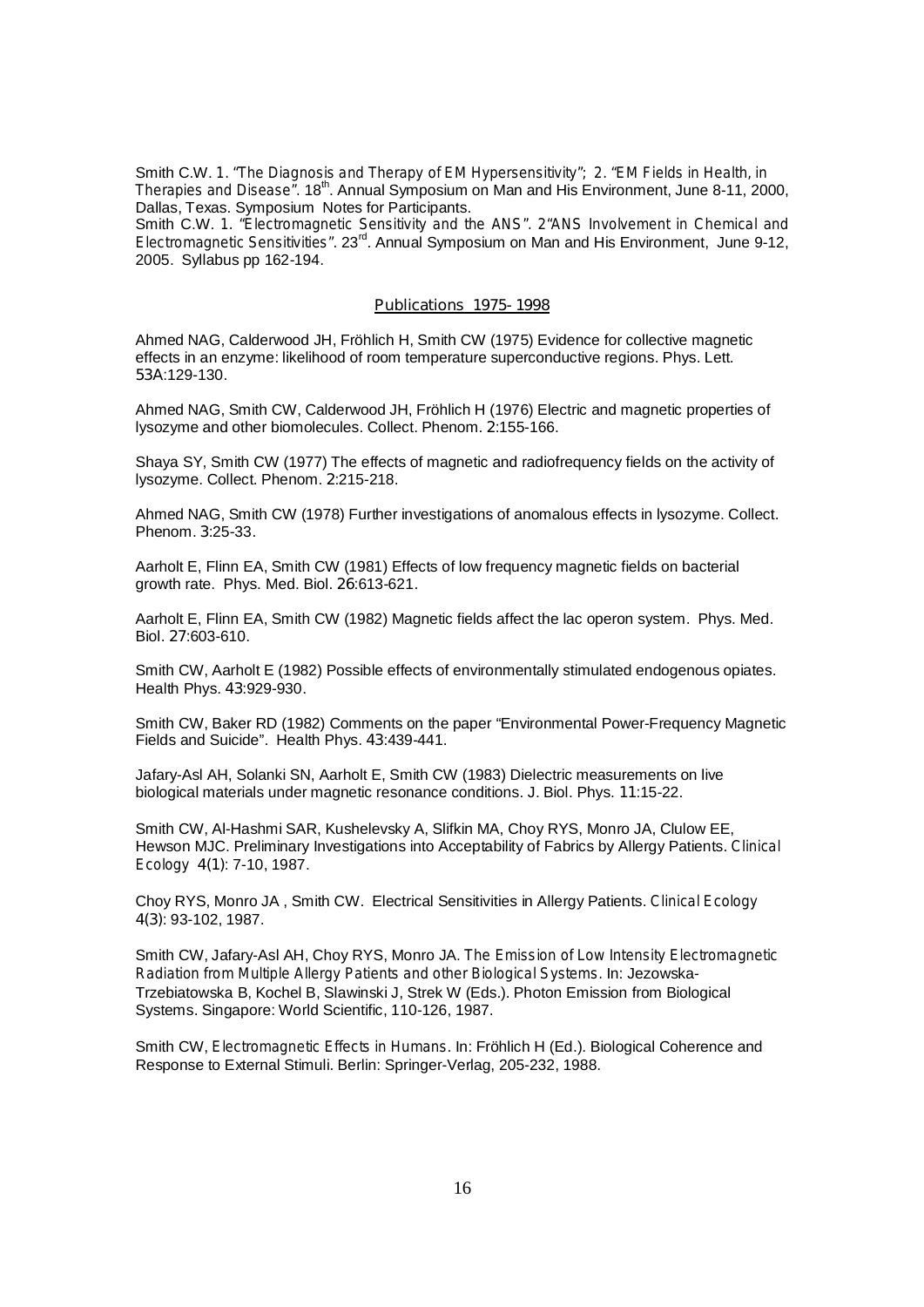Smith CW, Best S. *Electromagnetic Man: Health and Hazard in the Electrical Environment.*  London: Dent, 1989,1990; New York: St. Martin's Press, 1989; Paris: Arys/Encre, 1995 (French edition), Bologna: Andromeda, 1997, 1998 (Italian editions).

Smith CW. *Coherent Electromagnetic Fields and Bio-Communication.* In: Popp F-A, Warnke U, König HL, Peschka W (Eds.). Electromagnetic Bio-Communication. Munich, Baltimore: Urban & Schwarzenberg, 1-17, 1989.

Del Giudice E, Doglia S, Milani M, Smith CW, Vitiello G. Magnetic flux quantization and Josephson behaviour in living systems. *Physica Scripta* 1989:**40**: 786-791, 1989.

Aarholt E, Jaberansari J, Jafary-Asl AH, Marsh PN and Smith CW. *NMR conditions and biological systems.* In: Marino AA (Ed.) Modern Bioelectricity. New York: Marcel Dekker, 75-104, 1990.

Smith CW, Choy RYS, Monro JA. The Diagnosis and Therapy of Electrical Hypersensitivities. *Clinical Ecology* **6(4)**: 119-128, 1990.

Smith CW. *Bioluminescence, Coherence and Biocommunication*. In: Jezowska-Trzebiatowska B, Kochel B, Slawinski J, Strek W (Eds.). Biological Luminescence. Singapore: World Scientific, 3- 18, 1990.

Smith CW. *Homoeopathy, Structure and Coherence*. In: Schlebusch K-P (Ed.) Homoeopathy in Focus. Essen: VGM, 96-104, 1990.

Smith CW. A Voyager of Discoveries: a tribute to Herbert Fröhlich. *Electromagnetics News* 2(1): 6-7, 1991 [P.O. Box 25, Liphook, Hants GU30 7SE, England].

Smith CW. *Foreword.* In: Bistolfi F. Biostructures and Radiation Order Disorder, Torino: Minerva Medica, vii-xi, 1991.

Milani M, Del Giudice E, Doglia S, Vitiello G and Smith CW. Superconductive and Josephson-like behaviour of cells. *La Radiologica Medica - Radiol. Med.* **81** (Suppl. 1 al N.4): 51-55**,** 1991.

Endler PC, Pongratz W, Smith CW. Effects of highly diluted succussed thyroxin on amphibia development. *Frontier Perspectives* 3(2): 26-28, 1993.

Smith CW. Biological effects of weak electromagnetic fields. In: Ho M-W, Popp F-A, Warnke U (Eds.). Bioelectrodynamics and Biocommunication. Singapore: World Scientific, 81-107, 1994.

Smith CW. *Electromagnetic and Magnetic Vector Potential Bio-Information and Water.* In: Endler PC, Schulte J (Eds.). Ultra High Dilution: Physiology and Physics. Dordrecht: Kluwer Academic, 187-202, 1994.

Smith CW, Endler PC. *Resonance Phenomena of an UHD.* In: Endler PC, Schulte J (Eds.). Ultra High Dilution: Physiology and Physics. Dordrecht: Kluwer Academic, 203-208, 1994.

Citro M, Smith CW, Scott-Morely A, Pongratz W, Endler PC. Transfer of information from molecules by means of electronic amplification - preliminary results. In: Endler PC, Schulte J (Eds.). Ultra High Dilution: Physiology and Physics. Dordrecht: Kluwer Academic, 209-214, 1994.

Smith CW. Coherence in Living Biological Systems. *Neural Network World* **3**: 379-388, 1994.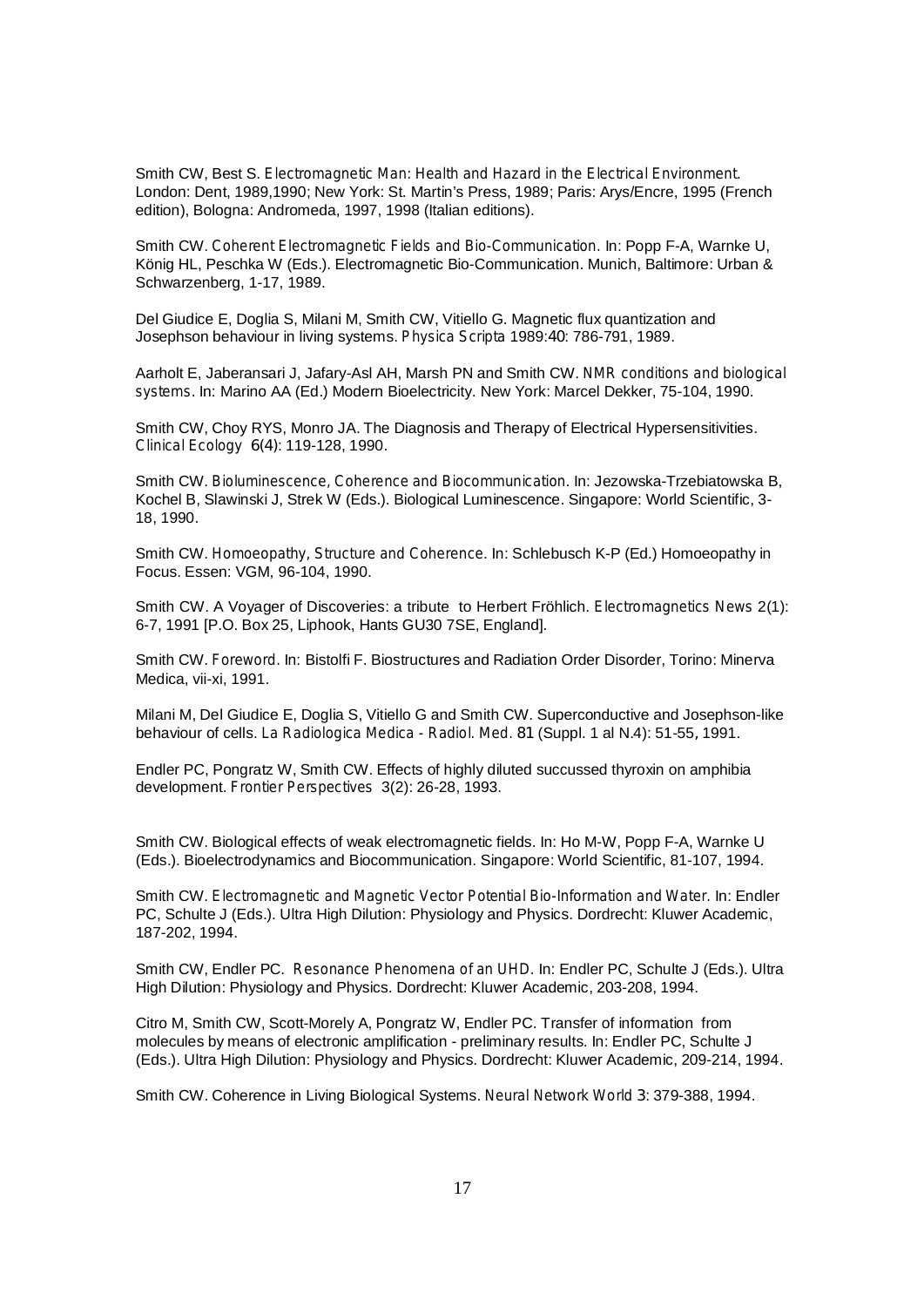Smith CW. *Sensibilit*é *chez les sujets allergiques*. In: Lannoye P. (Ed.) La Pollution électromagnétique et la santé. Paris: Frison-Roche, 79-89, 1994.

Smith CW. Electromagnetic aspects of biological cycles. *Environmental Medicine* 9(3): 113-118, 1995.

Smith CW. Measurements of the Electromagnetic Fields Generated by Biological Systems. *Neural Network World* **5**: 819-829, 1995.

Endler PC, Heckmann C, Laupert E, Pongratz W, Smith C, Senekowitsch F, Citro M. *Amphibienmetamorphose und Information von Thyroxin. Speicherung durch bipolare Fl*ü*ssigkeit Wasser und auf technischen Datentr*ä*ger;* Ü*bertragung von Information durch elektronischen Verst*ä*rker.* In: Endler, PC, Schulte J (Eds.). Homöopathie-Bioresonanztherapie. Wein: Wilhelm Maudrich, 127-162, 1996.

Smith C.W. Nursing the Electrically Sensitive Patient, *Complementary therapies in nursing & midwifery* **3**, 111-116, 1997.

Smith C.W. Is a living system a macroscopic quantum system? *Frontier Perspectives*, 7(1), 9-15 (1998), (Temple University, Philadelphia, audio tape of 1997 lecture from Frontier Sciences Department). ISSN:1062-4767.

Senekowitsch F, Citro M, Vinattieri C, Pongratz W, Smith CW and Endler PC. *Amphibienmetamorphose und die elektronische Übertragung von Bioinformation.* In: Endler PC and Stacher A (Eds.) Niederenergetische Bioinformation, Wein: Facultas-Univ.-Verlag, 1997, 100-114.

Smith CW. *Coherence in biological systems and water.* In: Taddei-Ferretti C and Marotta P (Eds.) High Dilution Effects on Cells and Integrated Systems, Series on Biophysics and Biocybernetics Vol 3 - Biophysics. Singapore: World Scientific, 1998, pp.88-94. ISBN 981-02- 3216-0.

Smith CW. *Water and the diagnosis and treatment of electromagnetic hypersensitivity.* In: Taddei-Ferretti C and Marotta P (Eds.) High Dilution Effects on Cells and Integrated Systems, Series on Biophysics and Biocybernetics Vol 3 - Biophysics. Singapore: World Scientific, 1998, pp.184-192. ISBN 981-02-3216-0.

Smith CW. *Water and bio-communication.* In: Taddei-Ferretti C and Marotta P (Eds.) High Dilution Effects on Cells and Integrated Systems, Series on Biophysics and Biocybernetics Vol 3 - Biophysics. Singapore: World Scientific, 1998, pp.295-304. ISBN 981-02-3216-0.

Endler PC, Heckmann C, Lauppert E, Pongratz W, Alex J, Dieterle D, Lukitsch C, Vinattieri C, Smith CW, Senekowitsch F, Moeller H and Schulte J. *The metamorphosis of amphibians and information of thyroxin storage via the bipolar fluid water and on a technical data carrier; transference via an electronic amplifier.* Schulte J and Endler PC (Eds.) Fundamental Research in Ultra High Dilution and Homoeopathy. Dordrecht: Kluwer Academic, 1998. pp.155-187.

Smith CW. *Coherent frequencies in living systems and homoeopathic medicine.* Proc. 53rd. Congress of the Intl. Homoeopathic Medical League. April 25-29, 1998. RAI, Amsterdam. Paper T001.

Smith C.W. Electromagnetic Therapy. *Positive Health*, Issue 27, pp.26-34, April 1998.

#### **Publications 1999**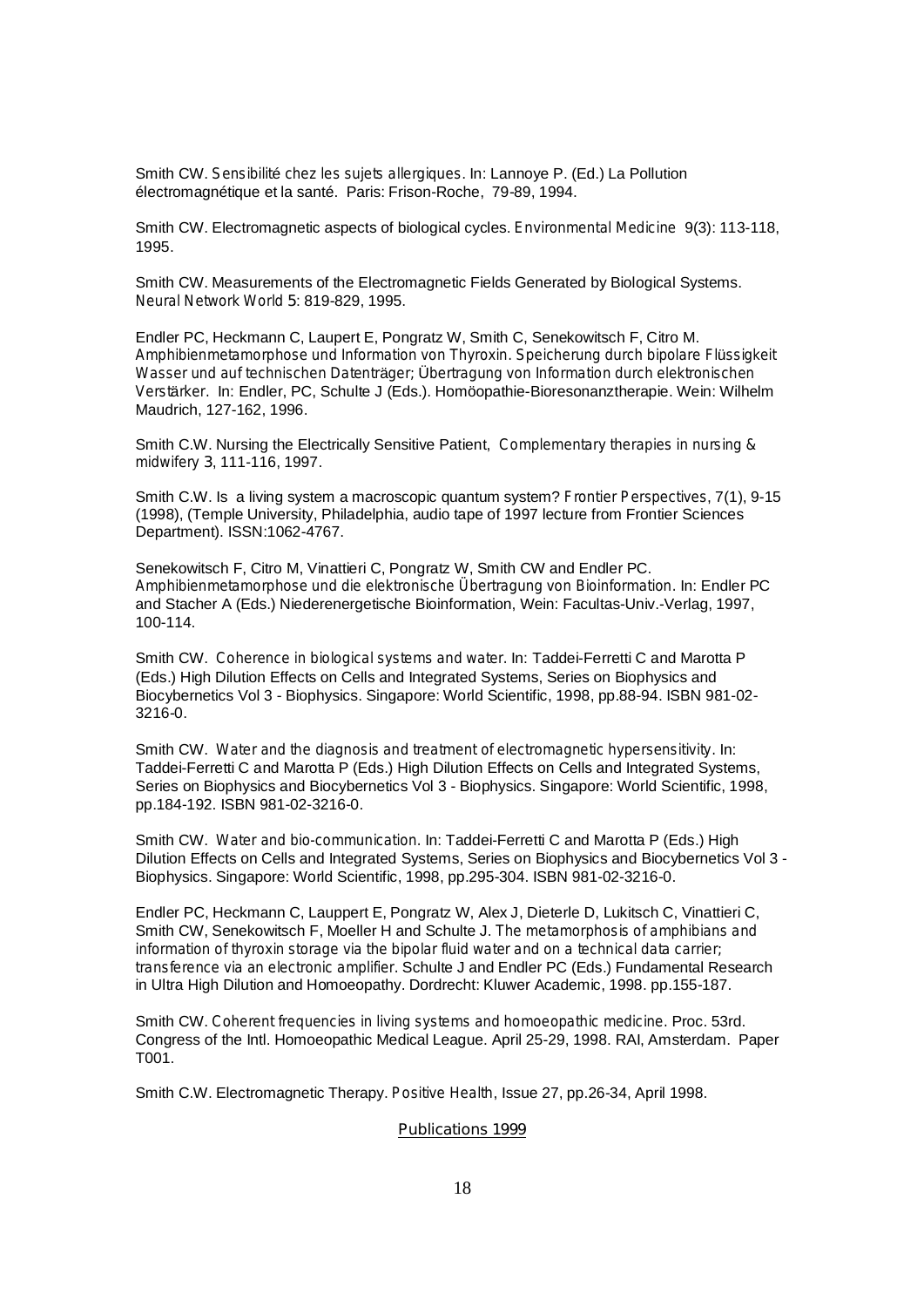Smith CW. Physicks and Physics. *The J. of Alternative and Complementary Medicine* 5(2): 191- 193, April 1999.

Smith CW (Section 10 with Griffiths BB and Rea WJ), *"The Fröhlich Approach to Cellular Communication Systems".* Proc. First World Congress on "Effects of Electricity and Magnetism in the Natural World", Funchal, Madeira 1-6 October, 1998. Pontypool (Gwent): Coghill Research Laboratories (to be published).

Smith CW. (1999) *The Physics of Homoeopathy*. Proc. Intl. Conf. "Improving the Success of Homoeopathy 2: Developing and Demonstrating Effectiveness". London: 15-16 April, 1999. Abstract p. 89.

Smith CW. (1999) Re: Correspondence, Frontier Perspectives, 8 August, 1998 By Thomas Phipps. *Frontier Perspectives*, 8(1): 9, Spring 1999.

Smith CW. (1999) *The Physics of Biological and Cognitive Sciences.* Proc. Intl. Multi-Conf. of the Information Society IS'99, Conference on "Biology and Cognitive Sciences" pp.36-39, Ljubljana, Slovenia, 12-14 October, 1999. ISBN 961-6303-18-X

Smith C.W. (1999) *Frequency and Coherence in Water and Living Systems*. Paper presented at a Workshop in Naples, Italy, 11 December 1999 (to be published).

#### **Publications 2000**

Smith C.W. (2000) 18<sup>th</sup>. Annual Symposium on Man and His Environment, June 8-11, 2000, Dallas, Texas. Symposium Notes for Presentations: "The Diagnosis and Therapy of EM Hypersensitivity" and "EM Fields in Health, in Therapies and Disease".

#### **Publications 2001**

Smith C.W. (2001) Cohere*nt Frequencies and Homoeopathy,* Intl. Conf. Improving the Success of Homoeopathy-3: Reuniting Art with Science, Royal London Homoeopathic Hospital, 22-23 February 2001, p.103, London, UK.

Smith C.W. (2001) *Learning from Water, a Possible Quantum Computing Medium*, 5<sup>th</sup>. International Conference on "Computing Anticipatory Systems", HEC Liège, Belgium, 13-18 August 2001. CASYS'01 Abstracts - Symposium 10, p.19. *Intl. J. of Computing Anticipatory Systems* **13**:406-420 (2002).

Smith C.W. (2001) Distance –related effects near radio and TV transmitters, *Electromagnetic Hazard & Therapy* **11(2-4):**10-11.

Smith C.W. (2001) Comments on "Quantitative Analysis of Reproducible Changes in High Voltage Electrophotography" by Russo et al.*The Journal of Alternative and Complementary Medicine* **7(6):** 629-631.

Cardella C, de Magistris L, Florio E and Smith CW. (2001) Permanent Changes in the Physico-Chemical Properties of Water Following Exposure to Resonant Circuits. *Journal of Scientific Exploration* 15(4): 501-518 (2001). Correspondence: 16(2): 256-259 (2002).

#### **Publications 2002**

Smith C.W. (2002) Homoeopathy, Acupuncture and Electromagnetism: unlikely (sick) bedfellows, *Homoeopathy in Practice* March 2002, pp.10-14.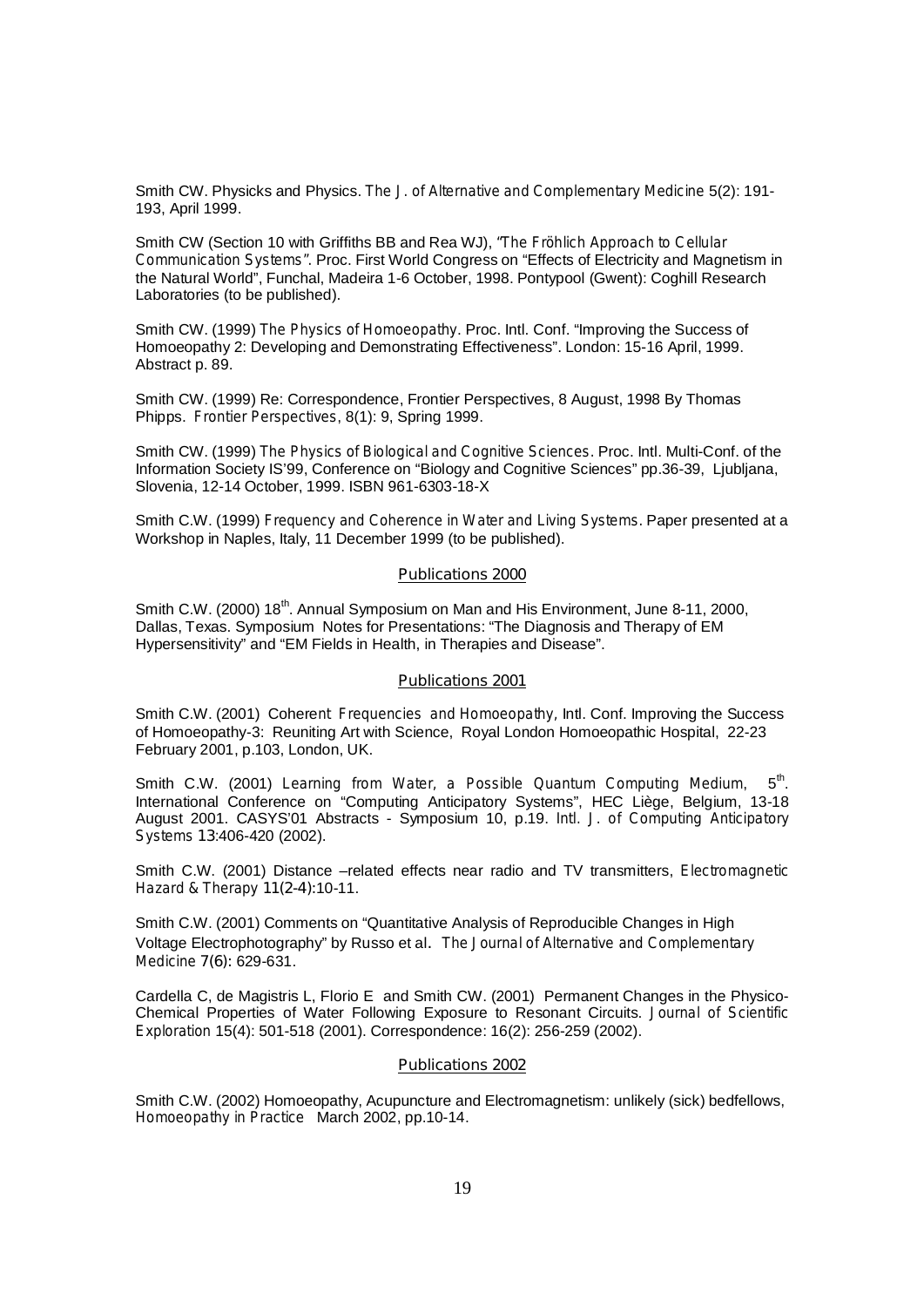Smith C.W. (2002) Toroidal fields may explain mobile phone radiation effects. *Electromagnetic Hazard & Therapy* **13(1):**6-7.

Smith C.W. (2002) *Effects of Electromagnetic Fields in the Living Environment*. Proc. Intl. Conf. Electromagnetic Environments and Health in Buildings, Royal College of Physicians, London, 16- 17 May, 2002. In: Clements-Croome D (Ed.). *Electromagnetic Environments and Health in Buildings. London: Taylor & Francis, October 2003. Chap. 3, pp. 53-118.* ISBN 0-415-316-561

Smith C.W. and Best S. *L'Homme Electromagnetique*. (Updated version translated by J-M Danze). December 2002. Embourg, Belgium: Collection Resurgence Editions Marco Pietteur. ISBN 2-87211-064-X.

#### **Publications 2003**

Smith CW. (2003) *An Alternative Medicine Approach to RF Interactions with Humans.* Conference on: "RF Interactions with Humans: Mechanisms, Exposure and Medical Applications". Institute of Physics, London, 27-28 February, 2003. Abstract ENV 7.4

Smith CW. (2003) Guest Editorial - Straws in the Wind. *Journal Alternative and Complementary Medicine* **9(1)**: 1-6.

Smith CW. (2003) Guest Editorial - Energy Medicine United. *Complementary Therapies in Nursing and Midwifery* **9(4**):169-175 (Nov 2003).

#### **Publications 2004**

Smith, C. W. Book Review of: "Energy Medicine in Therapeutics and Human Performance", James L. Oschman, Butterworth /Heinemann, London, 2003. ISBN 0-7506-5400-7. Institute for Complementary Medicine Newsletter, February 2004: journal@icmedicine.co.uk and in: *Electromagnetic Hazard & Therapy,* **14**(3-4): 6 (2004).

Smith CW. (2004) Quanta and Coherence Effects in Water and Living Systems. *J Altern Complement Med.* 10(1); 69-78.

Smith CW. (2004) Correspondence: Dowsing as a Quantum Phenomenon. *Frontier Perspectives*, 13(1): 4-6, Spring/Summer 2004.

#### **Publications 2005**

Smith C.W. *1."Electromagnetic Sensitivity and the ANS. 2. ANS Involvement in Chemical and Electromagnetic Sensitivities.* 23rd. Annual Symposium on Man and His Environment, June 9-12, 2005. Syllabus pp 162-194.

Smith C.W. (2005) *Watergates – Logic Operations in Water*, 7<sup>th</sup>. International Conference on "Computing Anticipatory Systems", HEC Liège, Belgium, 8 - 13 August 2005. CASYS'05 Abstracts - Symposium 10, p. 9.

Smith CW. *Herbert Fröhlich: A Coherent, Collective Phenomenon.* Centenary Symposium, 20-21 August 2005. International Institute of Biphysics, Station Hombroich, Kapellener Straße, Neuss, Germany, D-41472.